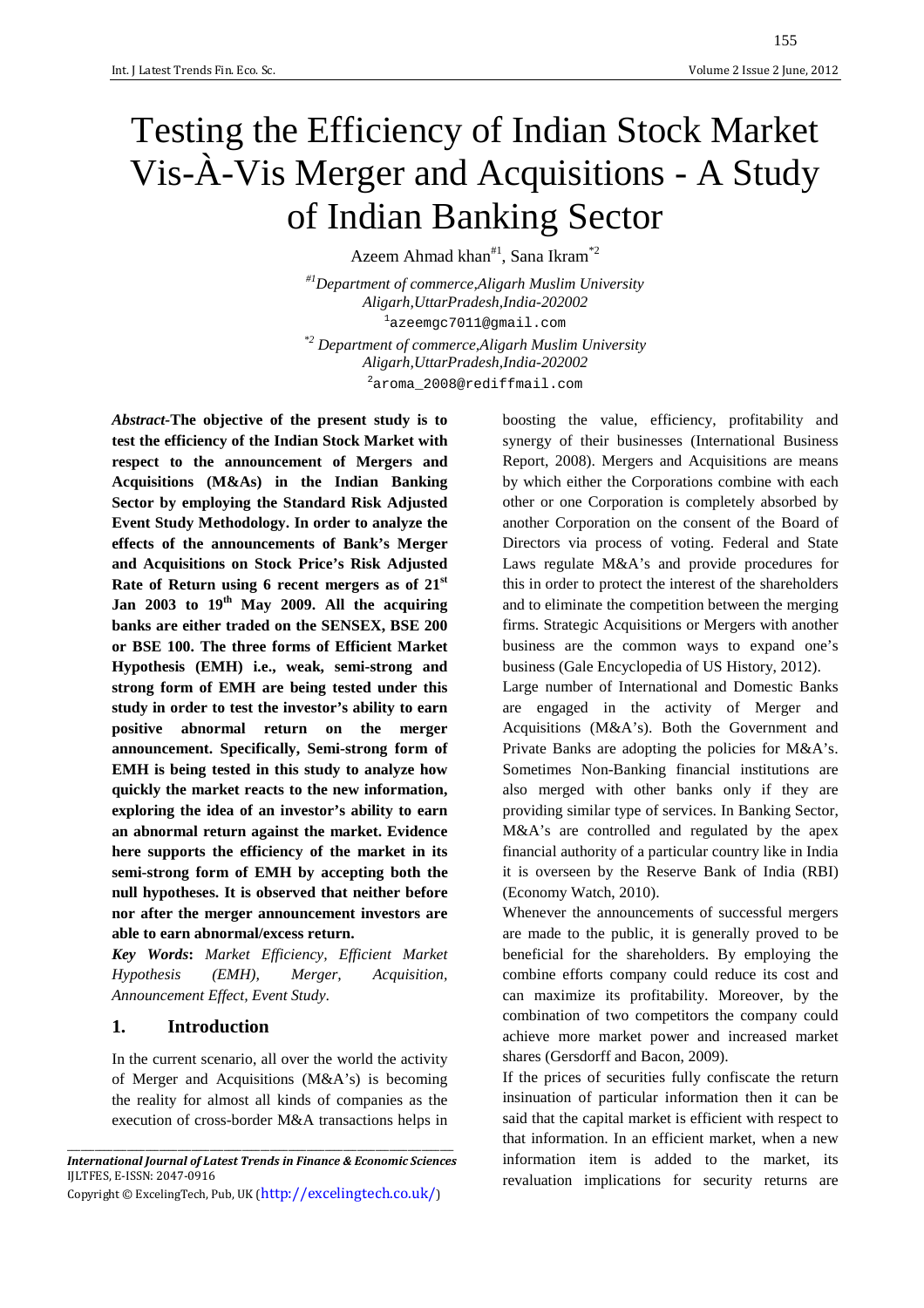instantaneously and unbiasedly impounded in the current market price. Fama (1970) classified EMH in its three forms:

Weak Form of EMH states that current stock prices reflect all historical information it is not possible for anyone to utilize past data for predicting future prices and earning abnormal returns.

Semi-Strong Form of EMH states that the current stock price absorbs not only the historical information but also the information that is publicly available. Hence, new information cannot be used by anyone for earning abnormal returns.

Strong form of EMH states that current stock prices reflect all available information whether it is public or private and no one can earn abnormal return by using private or insider's information (Khan and Ikram, 2010).

## **2. Literature Review**

Many studies have been made on testing the efficiency of Indian Stock Market in relation to event announcement like dividend, bonus, right issue, option listing, stock split, block trading, annual earning, Merger and Acquisitions (M&A's) etc. Critical reviews of significant studies by the Researchers are as follows-

Ormos (2002) empirically tested the efficiency of Hungarian Capital Market in its semi-strong and strong form. The study focused to examine whether the Hungarian Capital Market was efficient in the semi-strong form. The investigation was based on the capital market data over the period 1991 to 2000 which was analyzed by employing event study. The study concluded that strong form of efficiency of capital market does not completely hold true, thereby supporting that Hungarian Capital Market is semistrong form efficient. Vandana (2003), tested the semi-strong efficiency of the Indian Stock market over the period 1995 to 2000 by employing event study. The study involved a sample of 145 bonus issues, in order to examine the announcement effects of bonus issues on equity share prices in India. The study concluded that the Indian Stock market was semi-strong form efficient. Mishra (2005) examined the reaction of the stock price to the information content of bonus issues over the period 1998 to 2004. For the purpose of the study samples of 46 stocks listed on the NSE and BSE of India were analyzed by employing event study using 180-day event window. It was found that stocks show abnormal return before eight or nine days of announcement, thereby supporting the evidence that Indian Stock market is efficient in its semi-strong form. Iqbal and Mallikarjunappa (2007) tested market reaction to quarterly earnings announcement of 149 companies listed on the Bombay Stock Exchange for September 2001 by employing both parametric and nonparametric tests. It is observed that during event window, runs test are not significant at 5% level, which signifies that abnormal returns occur randomly. On the other hand, t-test rejects the existence of abnormal returns on daily basis, which provides an opportunity to beat the market and earn abnormal returns. The study concludes that Indian stock market is not efficient in semi-strong form. Yalama, Abdullah and Selik (2008) investigated semi-strong form efficiency in Istanbul Stock Exchange Market (ISE-100), Foreign Exchange Market (FEM) and Inter-bank Money Market (IMM) in respect to changes in Currency and Circulation (CIC). The data consist of the daily frequency over the period 1990-2008 which was analyzed by employing Toda Yamamoto Causality method. The study concludes that there is the causality relationship running from CIC to FEM and CIC to IMM. However, there is no causality relationship running from CIC to ISE-100. This result implies that in Turkey money market is semi-strong form efficient while capital market is not. Dhar, Satyajit and Chhaochharia (2008) analyzed the impact of the information relating to the announcement of stock split and bonus issue on stocks listed on National Stock Exchange (NSE) by employing event study. Both the events, that is stock split and bonus issue reflect significantly positive announcement effect. For bonus issues, the abnormal return was about 1.8% and for stock splits, it was about 0.8%. Thereby the study supports the view that Indian Stock Market is efficient in semi-strong form. Gersdorff and Bacon (2008) made an attempt to empirically examine the efficiency of the market with respect to the announcement of the mergers and acquisitions by US Company on stock prices risk adjusted rate of return using twenty recent mergers as of  $31<sup>st</sup>$  Aug 2007. This study uses the Standard event study methodology test. The weak, semi-strong and strong form efficient market hypothesis which test an investor's ability to earn a positive abnormal return on the basis of merger announcements are examined. Specifically, this work focuses on the semi-strong form test in an effort to test the efficiency of merger announcement public information. Evidence here supports semi-strong market efficiency along with a positive signal exhibited by the sample of acquiring firms during the event period. Evidence of lingering excess returns after the merger announcement was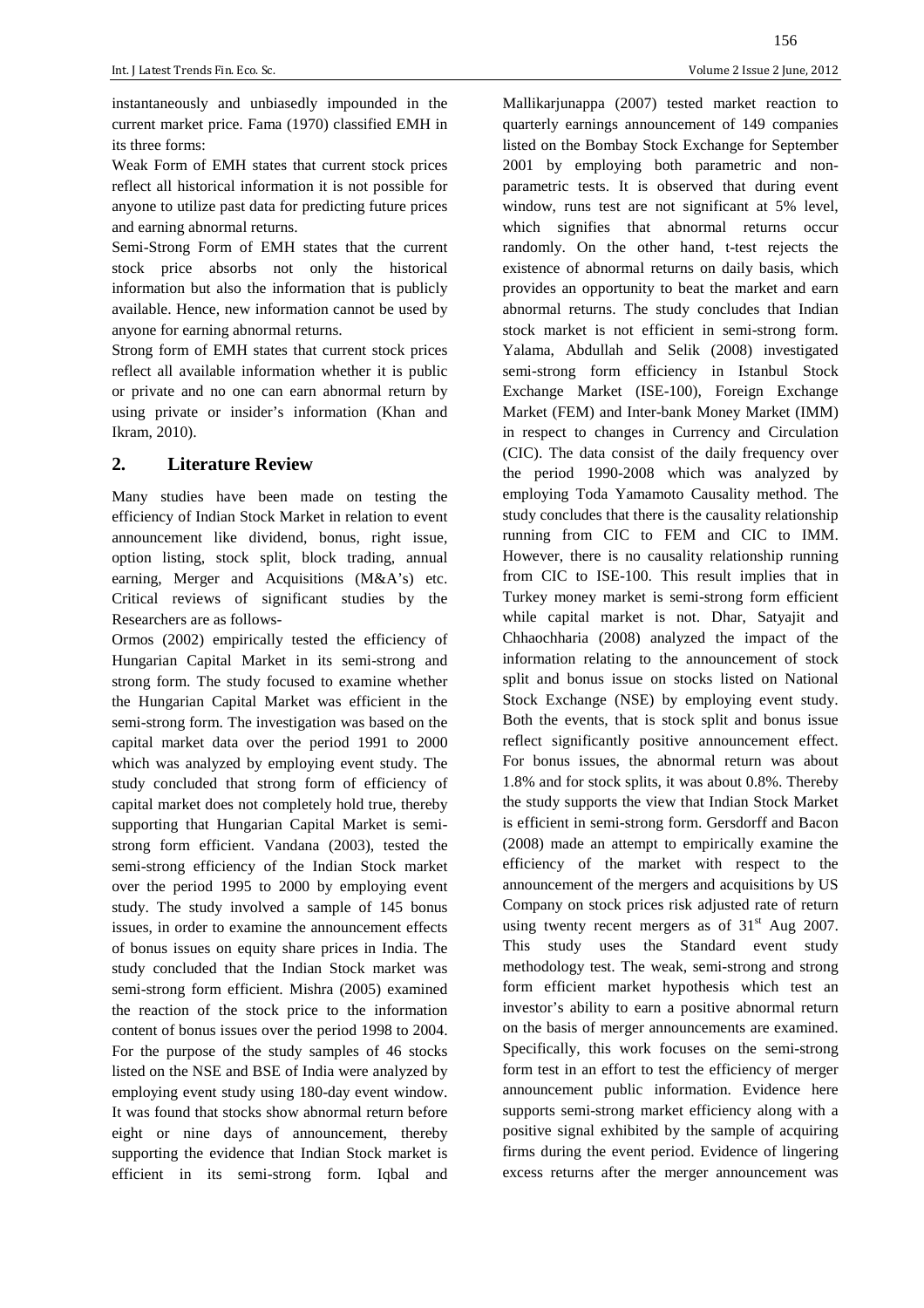also observed. Cheng and Shavin (2008), in their paper, analyze the impact of Cross-Border Acquisition Announcement of US firms on the Indian acquiring firms stock prices. The sample of 114 acquisitions made by publicly listed Indian firms of US firms has been taken for the period from 1999 to 2005. Standard Event Analysis Methodology has been employed under this study to test for abnormal returns around announcement dates. Further, Multiple Empirical Analyses have been employed to test the effect of the presence of price pressure around the announcement dates. The study concluded that the acquisitions of U.S firms by the Indian firms have positive impact on the acquiring firm value in the initial days and become negative in next few days in the announcement period. This means that the announcement returns in the Indian Cross-Border Merger and Acquisitions are mainly effected by the price pressure rather than information. Pichardo and Bacon (2009) examined the effect of Lehman Brother's Bankruptcy on the overall market by taking stock price's risk adjusted rate of return for 15 selected brokerage firms. Statistical tests proved that the bankruptcy had a negative impact on stock price's risk adjusted rate of return for the 15 firms, which supports the semi-strong market efficiency theory. Even after the event, bankruptcy continued to affect the market. Raja, Sudhahar and Selvam (2009), in their paper, opine that very few studies have been conducted on testing the Semi-Strong efficiency of stock market with respect to stock split announcements amongst which some studies observed that security prices reacted prior to announcement of events while other observed that security prices reacted after the announcement of events. This study attempts to test the efficiency of the Indian Stock Market with respect to information content of stock split announcements of IT Companies in the semi-strong form of efficient market hypothesis over the period 2000 to 2007. The statistical tools used under this study in order to test the informational efficiency are Abnormal Returns, Cumulative Abnormal Return, Average Security Returns Variability and T-test. The study reveals that the Indian Stock Market in respect of IT Companies is efficient in its semi-strong form but not perfectly efficient to the announcement of stock split. This enables the investors to make abnormal profit during the announcement period. The study is confined to only one event and is restricted to only IT industry, it can also be extended to two or more events by taking different industries. The author himself highlights the limitations of the study. Raja and Sudhahar (2010), in

their paper, made an attempt to empirically examine the efficiency of the Indian Stock Market with respect to Information Content of Bonus issue announcement released by the IT Companies over the period 2000 to 2007. The statistical tools used under this study in order to test the informational efficiency of the Indian Stock Market are Average Security Returns Variability, Average Abnormal Returns, Cumulative Abnormal Returns and T-test. The study concludes that the Indian stock markets for the IT Companies are efficient but not perfectly efficient to the bonus issue announcement. This enables the investors to make abnormal profit during announcement period. The author himself highlights some of the limitations of the study. The study is confined to only one event and is restricted to only IT Companies. Moreover, it can also be extended to two or more events by taking different industries. Yilmaz, Altiok and Selcuk (2011), in their paper, analyzes the impact of Merger and Acquisitions (M&A's) on the performance of the Turkish Companies over the period from 2003 to 2007 by taking the sample of 62 Companies involved in M&A's. Event Study has been employed under this paper in order to measure whether the whether the security holders are earning abnormal returns around Merger and Acquisitions announcements. The study concluded that the returns for stocks of Turkish companies are showing positive signals around the Mergers and Acquisitions announcements. It suggests that the returns for stock of Turkish Companies involved in acquisitions exceed average industry returns. Earl and Bacon (2011), in their paper, test the Semi-Strong form of EMH by analyzing the impact of the failure announcement of Federal Deposit Insurance Corporation (FDIC) bank on the stock price returns of Bank Holding Companies. The period covered under this study is from  $13<sup>th</sup>$  Feb 2009 to  $16<sup>th</sup>$ Jul 2010. The study employed the Standard Risk Adjusted Event Study Methodology over the sample of 36 FDIC bank failure announcements which have been taken from publicly traded Companies which are traded on NYSE, NASDAQ or OTC. The study concluded that the market shows the negative signals on and around the bank failure announcements which suggest that the Bank Holding Companies cannot earn abnormal return and the management and stock holders have fear of FDIC bank failure announcement. Stuart *et al*. (2011), in their paper, investigates about the reaction of short term stock market to the announcement of outward Foreign Direct Investment (OFDI) related Mergers & Acquisitions by Indian Cos. by taking the sample of 30 Cos. engaged in Merger & Acquisitions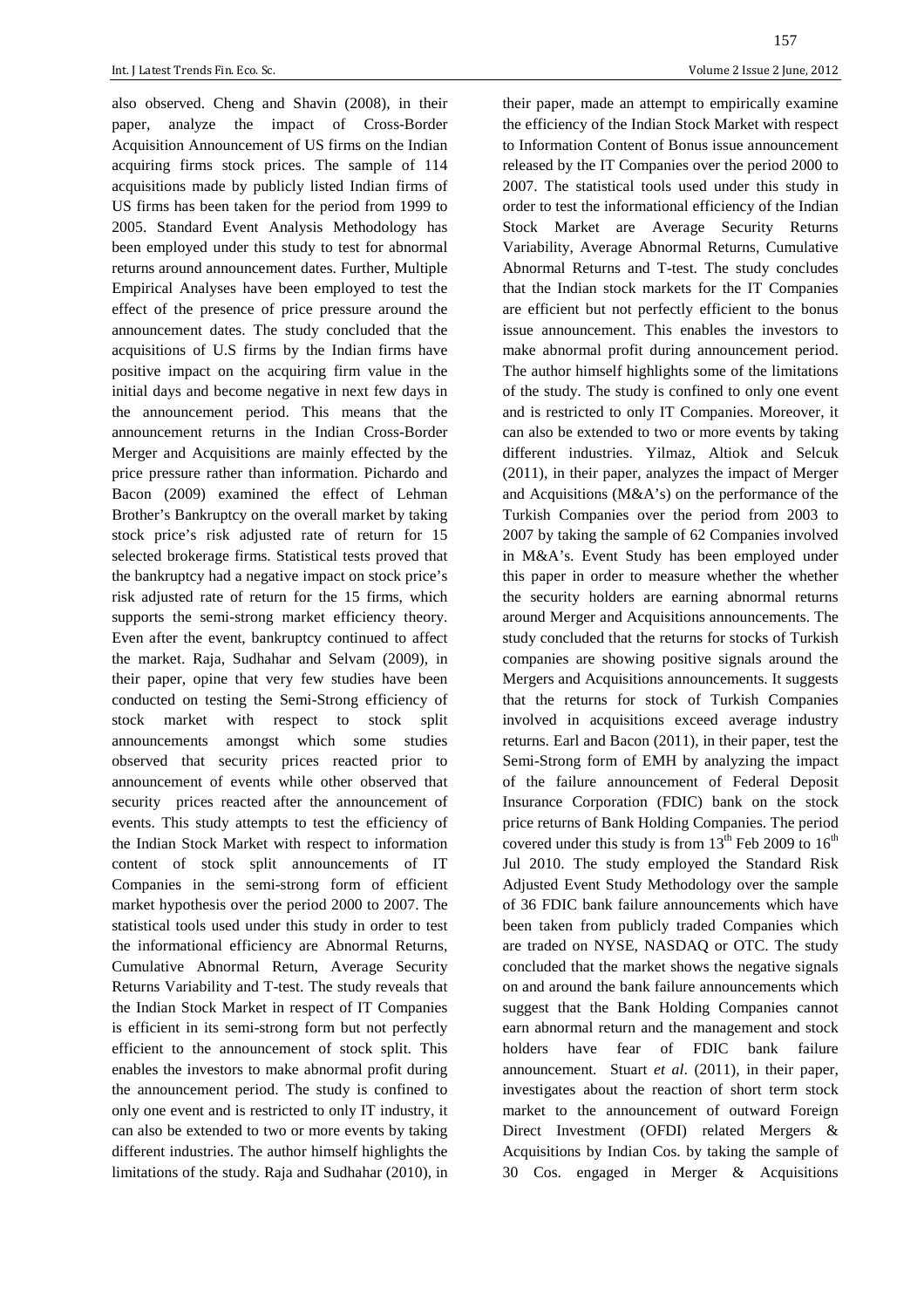transactions over the period from 2000 to 2007. Sample of 74 firms have been taken for the event analysis and further a sample of 66 firms for Multivariate Analysis. Event study Methodology has been employed under this study in order to analyze short run share price performance of Indian Acquiring Companies engaged in OFDI related Mergers and Acquisitions. The study concluded that the OFDI related Mergers & Acquisitions announcement has a positive effect on the returns in the stock market. Ananthi and Dinesh (2012) examined the efficiency of Indian Stock Market with respect to the Information Content of Profit Booking Announcement. The Impact of Profit Booking Announcement by LIC housing finance Ltd. By employing Event study using rate of return, beta, excess return and average excess return, pivot point and t-statistics for testing market efficiency. The study concluded that the announcement of corporate events like Profit Booking made by the LIC housing finance Ltd. is having a slight impact on the stock market during the study period.

## **3. Research Gap**

Some of the pertinent literature is scanned by the Researches through various research papers which show that many research studies have been conducted to test the efficiency of the Indian stock market with respect to the announcement effect. In the developed countries, many research studies have been conducted with respect to analyzing the impact of announcement effect of any event on the efficiency of the stock market. Whereas in India, very few studies have been conducted test the efficiency of the stock market with respect to the announcements (like dividend, bonus, stock split, merger, acquisition etc.). These studies have been conducted by taking different industries, banks and analyze the different types of announcement effects over the stock market with different time period. Present study is an attempt to test the efficiency of the Indian stock market with respect to the announcement effect of Merger and Acquisitions (M&A's) took place in the Indian Banking sector for a particular period ranging from  $21<sup>st</sup>$  Jan 2003 to  $19<sup>th</sup>$  May 2009.

## **4. Scope and Objectives**

The present study tests the Efficiency of Indian Stock Market with Respect to Announcement of Merger and Acquisitions (M&A's). The study covers the period ranging from  $21<sup>st</sup>$  Jan 2003 to  $19<sup>th</sup>$  May 2009 in which the mergers and acquisitions took place in the Indian Banking sector. All the acquiring banks

158

are either traded on the Sensex, BSE 200 or BSE 100. The three forms of Efficient Market Hypothesis (EMH) i.e., Weak, Semi-strong and Strong form of EMH are being tested under this study in order to test the investor's ability to earn positive abnormal return on the merger announcement but emphasis is being given to the Semi-strong form of EMH to analyze how quickly the market reacts to the new information, exploring the idea of an investor's ability to earn an abnormal return against the market. The objectives of the present study are as follows:

- 1. To test the speed with which the announcement of Merger and Acquisition are impounded in the share prices of Indian Banking Sector.
- 2. To test whether the investors are able to earn abnormal return on the bases of the announcement of Merger and Acquisition.
- 3. To test in which form of EMH (Efficient market Hypothesis) the market exists.

# **5. Hypotheses**

**H10:** The Risk Adjusted Return of the stock price of the sample of banks announcing a Merger and Acquisitions is not significantly affected by this type of information on the day of announcement.

**H11:** The Risk Adjusted Return of the stock price of the sample of banks announcing a Merger and Acquisitions is significantly affected by this type of information on the day of announcement.

**H20: :** The Risk Adjusted Return of the stock price of the sample of banks announcing a Merger and Acquisitions is not significantly affected by this type of information around the announcement date, as defined by the event period.

**H21:** The Risk Adjusted Return of the stock price of the sample of banks announcing a Merger and Acquisitions is significantly affected by this type of information around the announcement date, as defined by the event period.

# **6. Data and Methodology**

The data analyzed in this paper has been collected from the reliable source i.e.; from the website of Bombay Stock Exchange India (http://www.bseindia. com/). The sample consists of six recent mergers in the Indian banking sector; the mergers take place from 21 Jan 2003 to 19 May 2010. All the acquiring banks are either traded on the SENSEX, BSE 200 or BSE100. In order to find out the impact of M&As on Indian stock market researchers uses the Standard Risk Adjusted Event Methodology. The required historical financial data regarding adjusted stock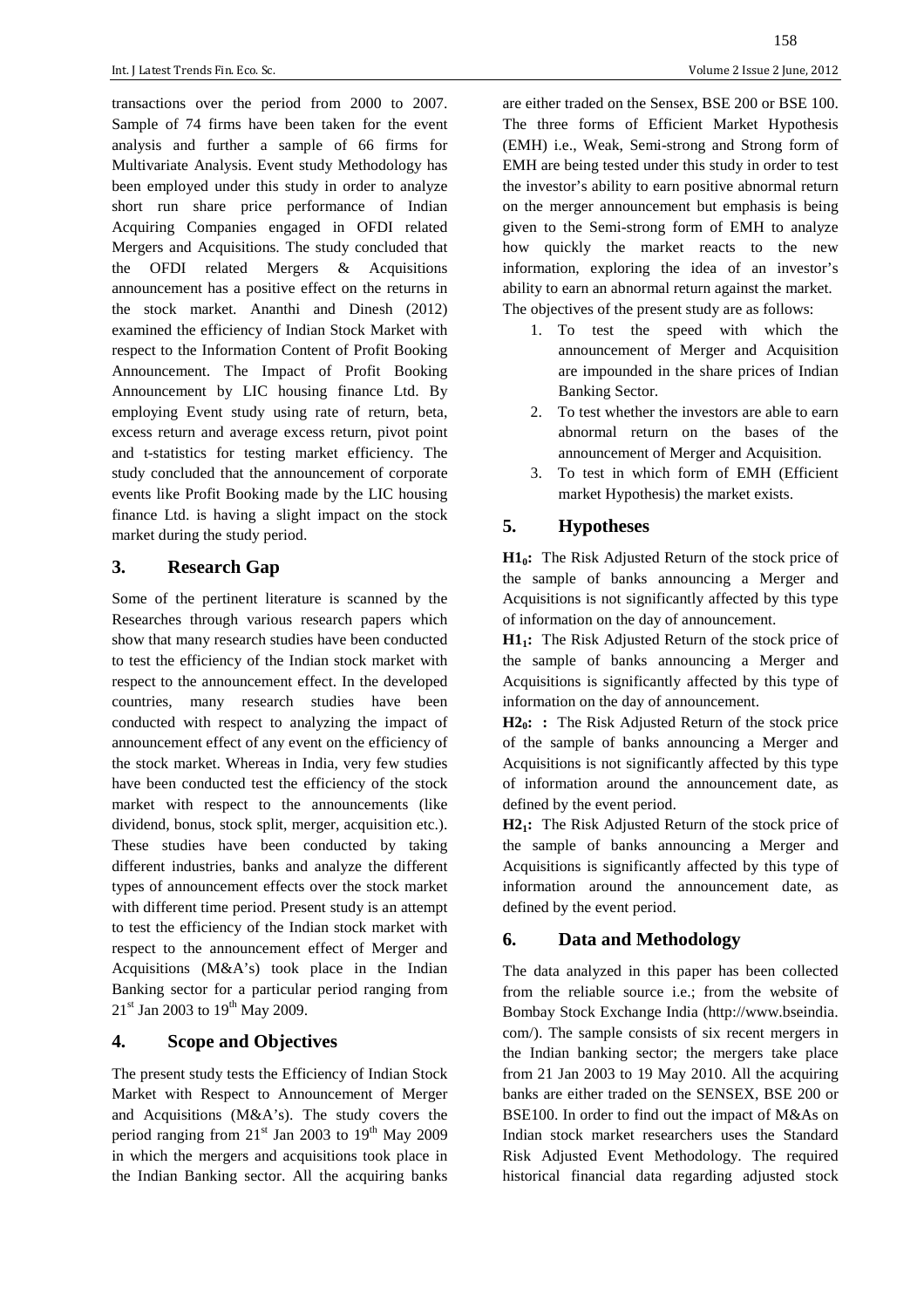price of various banks and values of market Index like, SENSEX, BSE 200 & BSE100 was obtained from the website (http://www.bseindia.com/). Table 1 below shows the sample of M&A's in the Indian banking sector and date of announcement of mergers along with the traded Index of banks.

**Table 1**  Description of Study Sample Banks

| of<br><b>Name</b><br>the<br><b>Transferor</b><br><b>Bank</b> | of<br><b>Name</b><br>the<br><b>Transferee</b><br>Bank | <b>Date</b><br>of<br>announcement<br>of<br>Merger<br><b>Amalgamation</b> | Acquired<br><b>Bank</b><br><b>Traded</b><br><b>Index</b> |
|--------------------------------------------------------------|-------------------------------------------------------|--------------------------------------------------------------------------|----------------------------------------------------------|
| Nedungadi<br>Bank Ltd.                                       | Punjab<br>National<br>Bank                            | 21 Jan 2003                                                              | <b>BSE100</b>                                            |
| South<br>Gujarat<br>Local Area<br>Bank Ltd.                  | Bank<br>of<br>Baroda                                  | 18 June 2004                                                             | <b>BSE100</b>                                            |
| Global<br>Trust Bank<br>Ltd                                  | Oriental<br>Bank<br>of<br>Commerce                    | 26 July 2004                                                             | <b>BSE200</b>                                            |
| <b>Bharat</b><br>Overseas<br>Bank Ltd.                       | Indian<br>Overseas<br>Bank                            | 15 Feb 2006                                                              | <b>BSE200</b>                                            |
| Centurion<br>of<br>Bank<br>Punjab Ltd.                       | <b>HDFC</b><br>Bank Ltd.                              | 23 Feb 2008                                                              | <b>SENSEX</b>                                            |
| The<br>Bank<br>of<br>Rajasthan                               | <b>ICICI Bank</b><br>Ltd                              | 19 May 2010                                                              | <b>SENSEX</b>                                            |

**Source:** C*ompiled from Business Standard, Times of India, Indian Express, The Hindu, The Financial Express and Bombay Stock Exchange (*http://www.bseindia.com/).

To test the efficiency of Indian stock market with respect of announcement effect of bank's Merger and Acquisitions on and around the date of announcement of the event period Standard Risk Adjusted Event Study methodology is being used here and the following steps are undertaken.

- 1. The historical stock price of the sample banks and SENSEX, BSE200 & BSE100 Index for the event study duration of -165 to+15 days (with days  $-15$  to days  $+15$ defined as the event period and the day of announcement of Merger and Acquisitions used in post period.
- 2. Then, holding period return of banks (R) and the corresponding return of SENSEX, BSE200 &BSE100  $(R_m)$  for each day in this study were calculated using the formula:
- $R =$  (Current Day Close Price Previous Day Close Price)  $\times$  100 Previous Day Close Price

159

 $R_m = (Current Day Market Close Price - Previous Day Market Close Price) \times 100$ Previous Day Market Close Price

R= Current Daily Return

Rm= Current Daily Market Return

A regression analysis is performed using the actual daily return of each bank (R) as dependent variable and the corresponding daily market return  $(R<sub>m</sub>)$  of SENSEX, BSE200 &BSE100 as independent variable over the pre-event period (days -165 to -15 or prior to the event period of days  $-15$  to  $+15$ ) to obtain the intercept alpha and standardized beta for each sample bank separately. Table 2 shows Alphas and Betas for each bank.

| Table 2                                |
|----------------------------------------|
| Alphas and Betas of Study Sample Banks |

| <b>Acquiring Bank Name</b>                | $Alpha(\alpha)$ | $Beta(\beta)$ |  |  |
|-------------------------------------------|-----------------|---------------|--|--|
| <b>Punjab National Bank</b>               | 0.165           | 0.498         |  |  |
| Bank of Baroda                            | $-0.236$        | 1.709         |  |  |
| of<br>Oriental<br><b>Bank</b><br>Commerce | 0.004           | 1.409         |  |  |
| Indian Overseas Bank                      | $-0.335$        | 0.849         |  |  |
| <b>HDFC Bank Ltd</b>                      | 0.177           | 0.941         |  |  |
| <b>ICICI Bank Ltd</b>                     | 0.135           | 1.287         |  |  |

**Source:** *Compiled and Calculated from Appendix 1&2* 

- 1. For the study, in order to get the normal expected return, the Risk-Adjusted Method was used. The expected return of each stock for each day during the event period from (day -15 to +15) was calculated as:  $E(R) =$ Alpha + Beta  $(R_m)$ , where  $R_m$  is the return on the market. i.e. SENSEX, BSE200 or BSE100 index.
- 2. Then, the Excess Return (ER) was calculated as:
- $ER$  = the Actual Return(R) Expected Return  $E(R)$ 
	- 3. Average excess return (AER) were calculated from days  $-15$  to days  $+15$  by simply averaging of all excess returns for all the banks for given day.

AER= Sum of all Excess Return for given day/n

Where  $n=$  number of sample banks i.e. 6 in this case for the study.

- 4. Cumulative average excess return (CAER) was calculated by adding AER for each day from  $-15$  to  $+15$ .
- 5. Graphs of AER and CAER were plotted for the event period i.e. table 4 shows the values of AER and CAER during the period of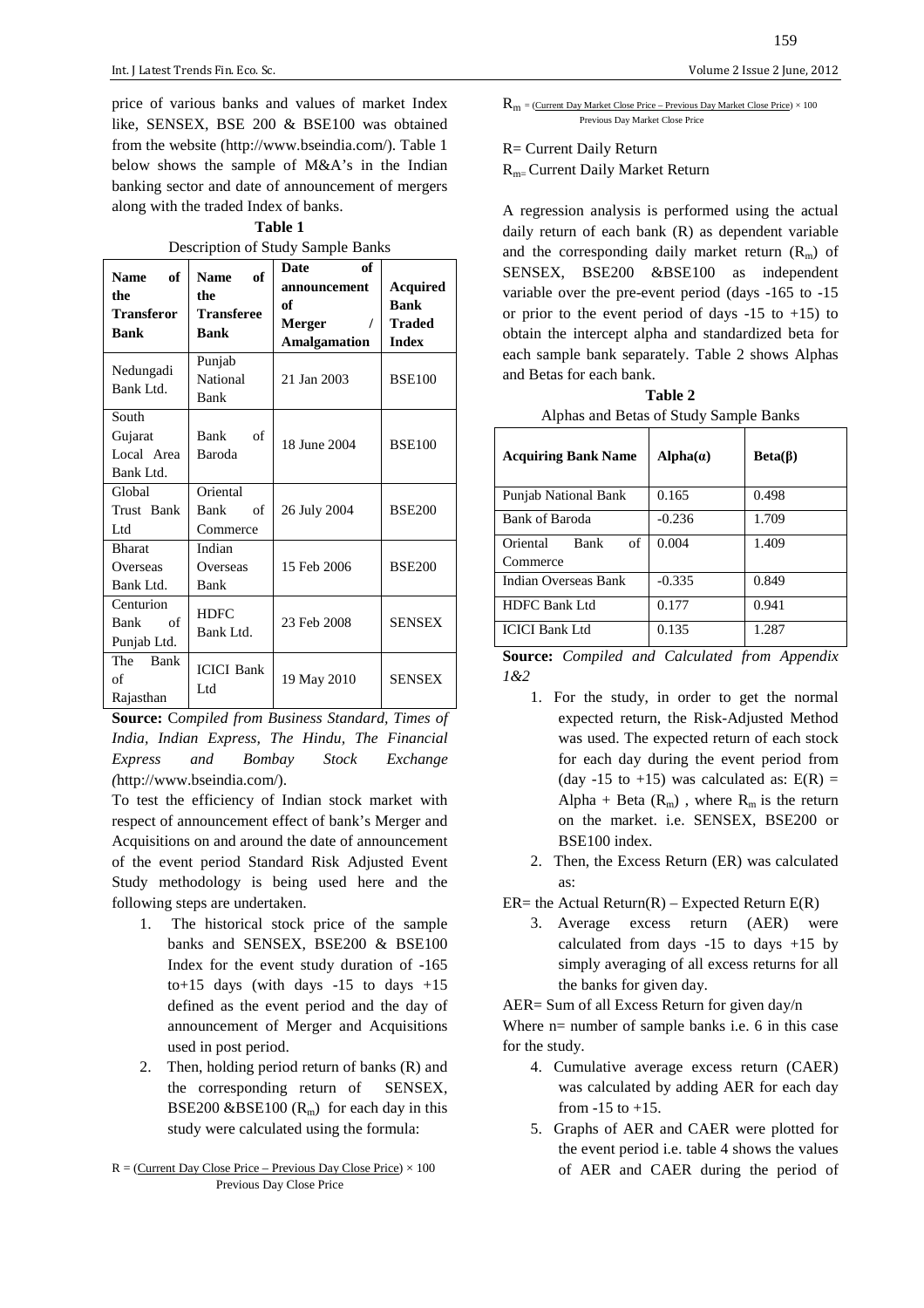event period. Graph 1 below depicts average excess return (AER) plotted against time. Graph 2 below depicts Cumulative average excess return (CAER) plotted against time.

# **7. Quantitative Analysis Tests and Results**

The Quantitative analysis has been done in order to analyze how quickly and accurately market reacts to the information like Merger and Acquisitions of banks. Standard Risk Adjusted Event Study was conducted to measure whether any abnormal return has been earned by share holders around the Merger and Acquisition's announcement period. The basic assumption of the standard risk adjusted event study is that the information was communicated publicly and this type of information surprising content that the abnormal return will occur at the time of event. Abnormal return of stock price indicates the impact of the particular event on the stock price. After obtained the value of alphas and betas, finds the expected average return and compared it with actual average return. The actual average return and expected average return within the event period should differ in order to know the possibility to outperform the Indian stock market with respect to Merger and Acquisitions announcement. A paired sample t-test was conducted and finds that the announcement of mergers of banks does not have any significant effect on the risk adjusted stock price. Table 3 shows mean, standard deviations, t-stat and p-value which concluded that announcement of mergers does not have any effect on the stock prices, and shareholders does not earn any abnormal return from the market except the case of Indian overseas bank which has p- value .020 which is less than 5% significance level and concluded statistically significant but it may be not the reason of merger announcement it may be some other reasons. The majority of bank's mergers fail to create the abnormal return to the shareholders. The share holders of sample banks were not able to earn above normal risk adjusted return by the information of Merger and Acquisitions around the announcement date, as defined by the event period. Likewise, the result support  $H1_0$ : Therefore we concluded that the market is efficient in semi-strong form respect to merger and acquisitions announcement as no investor is able to earn abnormal return neither before nor after the announcement.

**Table 3**  Result using paired sample t-test

| <b>Acquiring</b>  |             | Std.             |        | $p-$  |
|-------------------|-------------|------------------|--------|-------|
| <b>Bank Name</b>  | <b>Mean</b> | <b>Deviation</b> | t-stat | value |
| Punjab            |             |                  |        |       |
| National          | 0.02366     | 4.54837          | 0.028  | .977  |
| Bank              |             |                  |        |       |
| of<br>Bank        |             | 2.74337          | 1.700  | .100  |
| Baroda            | 0.85142     |                  |        |       |
| Oriental          |             |                  |        |       |
| of<br>Bank        | 0.10350     | 2.11944          | 0.267  | .791  |
| Commerce          |             |                  |        |       |
| Indian            |             |                  |        |       |
| Overseas          | 1.19137     | 2.64072          | 2.471  | .020  |
| Bank              |             |                  |        |       |
| <b>HDFC</b> Bank  | 0.36943     | 2.44046          | 0.829  | .414  |
| Ltd               |             |                  |        |       |
| <b>ICICI</b> Bank |             | 0.98406          |        | .977  |
| Ltd               | 0.00515     |                  | 0.029  |       |

**Source:** C*ompiled and Calculated from Appendix 3*

Table 4 depicts the analysis of Average Excess Return (AER) along with Cumulative Average Excess Return (CAER) for M&As announcement of Indian banks during the period of event study and display the changes takes place in the daily market return from (day  $-15$  to  $+15$  days). It is clear that from the above table that there was no significant abnormal return almost all the days (from days -15 to days+15) surrounding the mergers announcement. The value of cumulative average excess return (CAER) was below on the very first day and has not been significant. It is unambiguous that the Merger and Acquisitions announcement did not generate cumulative average excess return. The lowest Cumulative Average Excess Return was on the first day after announcement with -5.0209 and the highest on the day 11 that was -13.2876. The value of Cumulative Average Excess Return during the pre and post announcement period was less than 1. It reveals that M&As announcement in the Indian banking sector did not meet the significant reaction on the security prices of banks in the Indian capital market.

The Graph 1 shows the relationship Average Excess Return (AER) to time and Graph 2 shows the relationship of Cumulative Average Excess Returns (CAER) to time during the event period (day -15 to +15 days). The Cumulative Average Excess Returns (CAER) graph shows the return on adjusted stock price during the event period (during day  $-15$  to  $+15$ ) days) ,which shows that the mergers announcement had negative impact on the stock prices of acquiring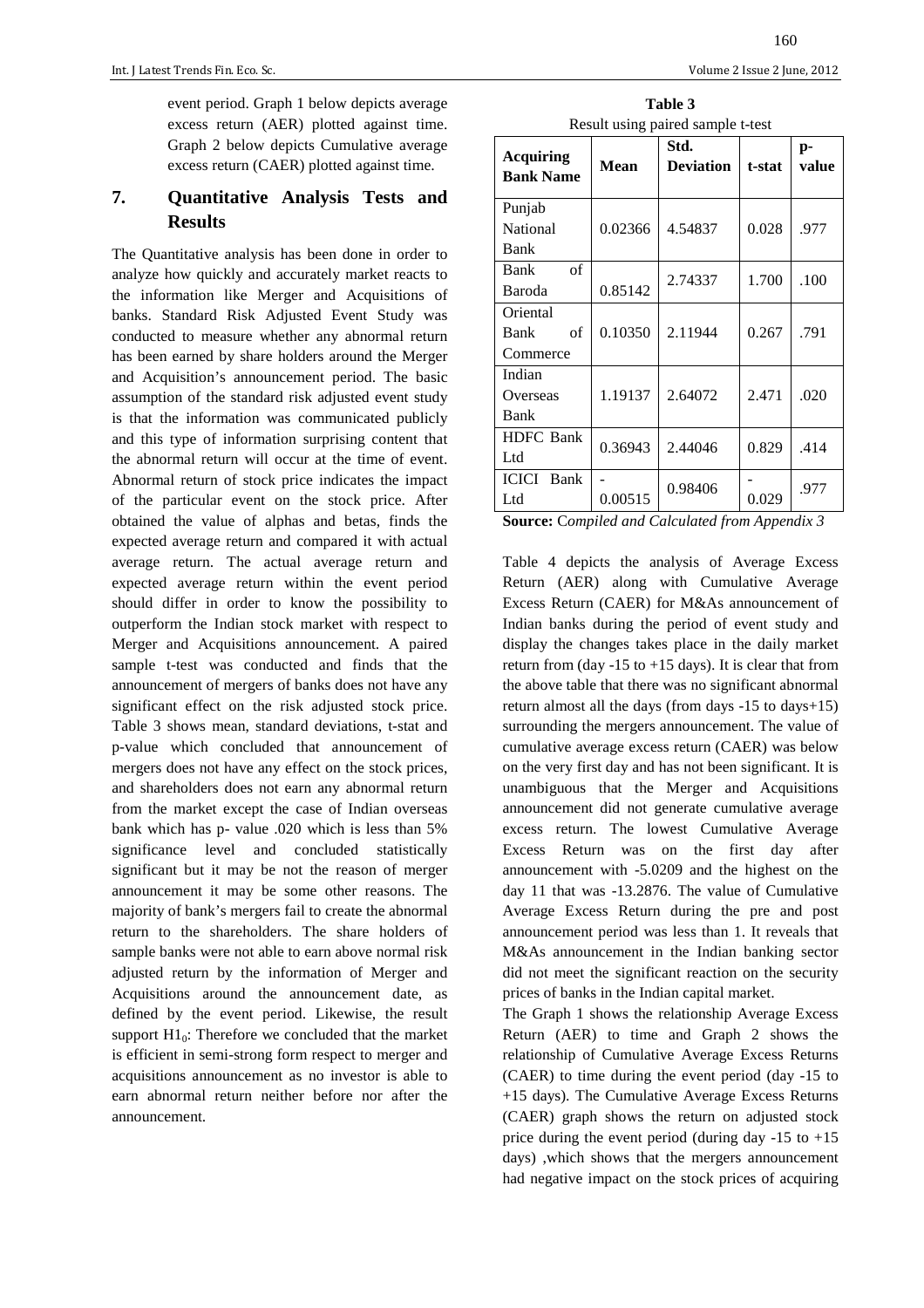Int. J Latest Trends Fin. Eco. Sc. Volume 2 Issue 2 June, 2012

banks and suggest that the merger announcement had not the positive significant impact on the stock price of banks immediately on the first day after the announcement of mergers and likewise the result support  $H2_0$  and continuing decreasing to the whole event period .

#### **Table 4**

Result of Average Excess Return and Cumulative Average Excess Return of Stock Price for Merger and Acquisitions Announcement of Indian Banks

| <b>Days</b>    | <b>AER</b> | <b>CAER</b> |
|----------------|------------|-------------|
| $-15$          | $-0.47975$ | $-0.47975$  |
| $-14$          | $-4.46442$ | $-4.94417$  |
| $-13$          | $-1.40973$ | $-6.3539$   |
| $-12$          | $-0.14246$ | $-6.49636$  |
| $-11$          | $-2.16962$ | $-8.66598$  |
| $-10$          | 2.292895   | $-6.37309$  |
| $-9$           | 0.325515   | $-6.04757$  |
| $-8$           | 0.550479   | $-5.49709$  |
| $-7$           | 0.26562    | $-5.23147$  |
| $-6$           | 0.116059   | $-5.11541$  |
| $-5$           | $-0.66611$ | $-5.78152$  |
| $-4$           | 1.565823   | $-4.2157$   |
| $-3$           | $-0.19737$ | $-4.41307$  |
| $-2$           | $-0.95768$ | $-5.37075$  |
| $-1$           | 0.117311   | $-5.25344$  |
| $\mathbf{1}$   | 0.232532   | $-5.0209$   |
| $\overline{2}$ | $-1.932$   | $-6.9529$   |
| 3              | $-0.50221$ | $-7.45512$  |
| $\overline{4}$ | $-0.42942$ | $-7.88453$  |
| 5              | $-1.64435$ | -9.52889    |
| 6              | $-1.34411$ | $-10.873$   |
| $\overline{7}$ | $-0.37118$ | $-11.2442$  |
| 8              | $-0.83911$ | $-12.0833$  |
| 9              | $-1.20435$ | $-13.2876$  |
| 10             | 1.617352   | $-11.6703$  |
| 11             | $-0.38038$ | $-12.0507$  |
| 12             | $-0.48924$ | $-12.5399$  |
| 13             | 1.168847   | $-11.3711$  |
| 14             | $-0.924$   | $-12.2951$  |
| 15             | $-0.37611$ | $-12.6712$  |

**Source:** *Researcher's* C*ompilation and Calculated from Appendix 3*

161

**Graph 1** shows the relationship of Average Excess Return (AER) to time during the event period (day - 15 to  $+15$  days).



**Graph 2** shows the relationship of Cumulative Average Excess Returns (CAER) to time during the event period (day -15 to +15 days)



## **8. Conclusion**

Generally investors will view the announcement as something positive. This study has empirically examined the informational efficiency of the Indian Stock Market with regards to the announcement of Merger and Acquisitions in the Indian Banking Sector. After testing, the study shows that the expectations of share holders of sample banks to avail the excess return cannot be realized with public information and they are unable to earn abnormal return neither before nor after the announcement of M&A's. The study proved that Indian stock market shows that the market is efficient in its semi-strong form as both the historical and publically available information are disseminated in the stock prices and no investor is able to earn abnormal/excess return.

This study had empirically testing the market efficiency of Indian stock market with respect to merger and acquisitions announcement after released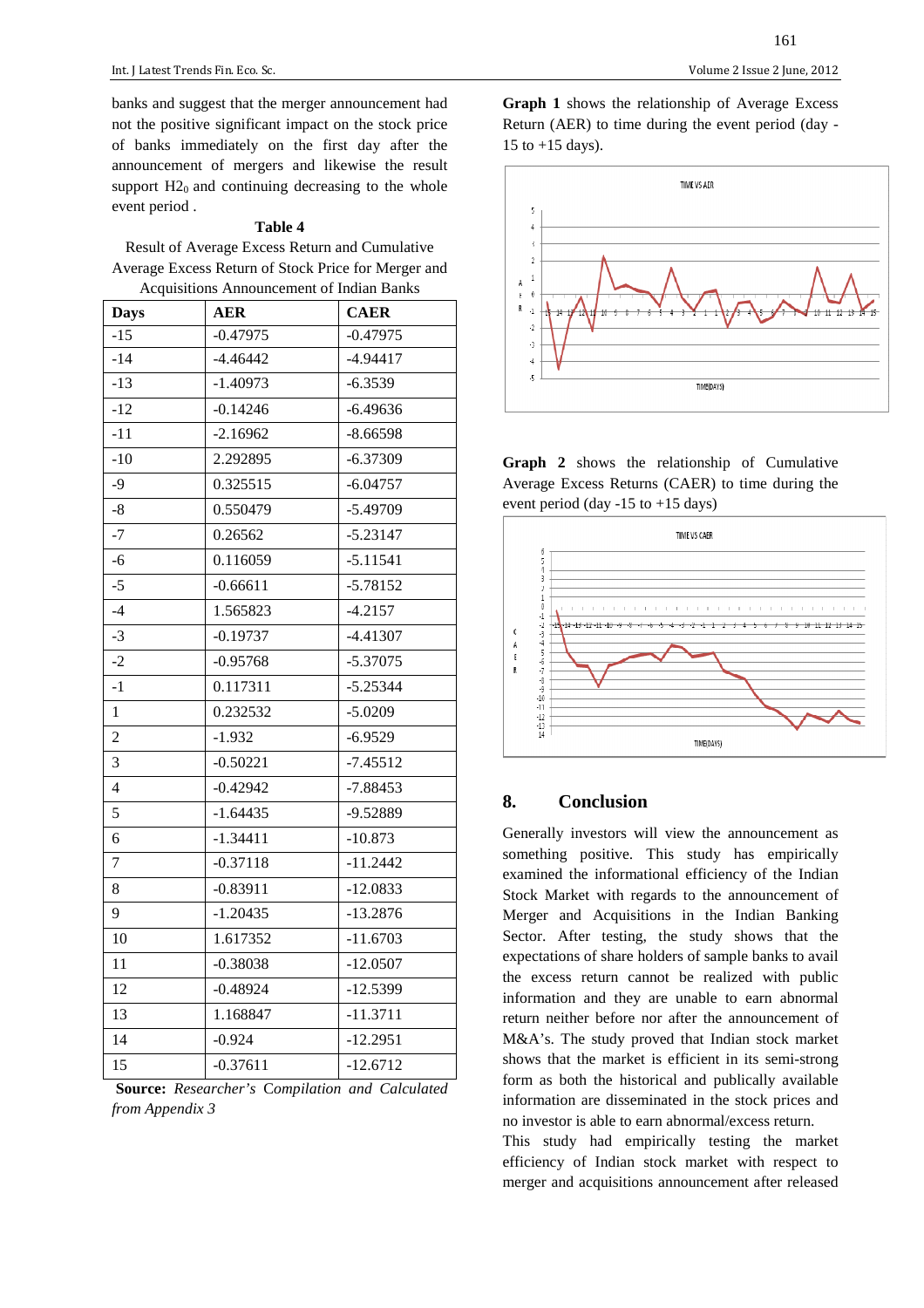the information in the market and examined the effects of mergers announcement on stock price of banks. Six recent mergers were used as the sample for the study with stock price obtained from (http://www.bseindia.com/) for the whole study. They were traded on SENSEX, BSE200, or BSE100, the standard adjusted event study methodology was used to test the efficiency of Indian stock market.

#### **References**

- [1] Ananthi, S. and Dinesh, S., Testing the Strong Form Market Efficiency of Indian Stock Market with respect to the Information Content of Profit Booking Announcement. *International Journal of Multi-disciplinary Research*, Vol. 2, Issue 1, January 2012, IISN 22315780.
- [2] Cheng, Z. P. and Shavin, M., Announcement Effect and Price Pressure: An empirical Study of Cross-Border Acquisitions by Indian Firms. *International Research Journal of Finance and Economics*, Issue 13 © Euro Journal Publishing Inc. 2008. Retrieved from http://www. eurojournals.com/finance.htm.
- [3] Dhar, S. and Chhaochharia, S., *Market Reaction Around the Stock Splits and Bonus Issues: Some Indian Evidence.* Working Paper Series, January 24, 2008.
- [4] Earl, J. and Bacon F., *FDIC Bank Failure Announcements: A Test of Market Efficiency*. ASBBS Annual Conference: Lag Vegas, Volume 18, Number 1, February 2011.
- [5] Economy Watch,  $M&A$ 's in Banking sector,<br>17<sup>th</sup> Iuly 2010 Retrieved from July, 2010. Retrieved from http://www.Economywatch.com/mergersacquisitions/international/banking-sector.html on 6th March'2012.
- [6] Fama, Eugene F., Efficient capital markets: A review of theory and empirical work, *Journal of Finance*, 25 (2), 383-417, 1970.
- [7] Gale Encyclopedia of US History. Mergers and Acquisitions. Retrieved from http://www. answers.com/topic/mergers-and-acquisitions? vm=r on  $20<sup>th</sup>$  Feb'2012.
- [8] Gersdorff, N. V. and Bacon, F., US Mergers & Acquisitions: A Test of Market Efficiency. *Proceedings of the Academy of Accounting and Financial Studies*, Volume 13, Number 1, Tunica 2008.
- [9] Gersdorff, N. V. and Bacon F., U.S. Mergers and Acquisitions: A Test of Market Efficiency. *Journal of Finance and Accounting*, 2009. Retrieved from: http://www .aabri.com /manuscripts /09142.pdf.
- [10] International Business Report 2008. Mergers and Acquisitions: Opportunities for Global

162

The findings show that there is negative action in the stock price, but the analysis displays that the announcement of merger does not have any significant impact on the stock price of banks. The result supported the two null hypotheses.

Growth. Retrieved from: http://www.gti.org/ files/ibr-ma-report.pdf on 6th Mar' 2012.

- [11] Iqbal and Mallikarjunappa, T., Market Reaction to Earnings Information: An Empirical Study. *AIMS International*, Volume 1, Number 2, May 2007, pp 153-167.
- [12] Khan A. Q. and Ikram S., Testing Semi-Strong Form of Efficient Market Hypothesis in Relation to the Impact of Foreign Institutional Investors' (FII's) Investments on Indian Capital Market. *International Journal of Trade, Economics and Finance*, Vol.1, No.4, December, 2010.
- [13] Mishra, A. K., An Empirical Analysis of Market Reaction Around the Bonus Issues in India. Bonus Issue Paper, 2005.
- [14] Ormos, M., *Semi-Strong Form of Market Efficiency in the Hungarian Capital Markets*. International Conference "An Enterprise Odyssey: Economics and Business in the New millennium" 2002, graduate School of Economics and Business, University of Zagreb, Croatia, 2002, pp 749-758.
- [15] Pichardo, C. and Bacon, F., The Lehman Brother's Bankruptsy: A test of Market Efficiency. *Academy of Accounting and Financial Studies*, Vol.14, No.1, 2009.
- [16] Raja, M., Sudhahar J. C. and Selvam, M., Testing the Semi-Strong form efficiency of Indian Stock Market with respect to Information Content of Stock Split Announcement-A Study in IT Industry. *International Research journal of Finance and Economics*. 2009.
- [17] Raja, M. and Sudhahar, J. C. (2010), An Empirical Test of Indian Stock Market Efficiency in Respect of Bonus Announcement. *Asia Pacific Journal of Finance and Banking Research*, Vol. 4, No. 4.
- [18] Stuart L., Rani D. G. and Stewart L., *Market Reactions to Foreign Investments in Mergers & Acquisitions: An Empirical Study of Indian Corporates*. 2011 International Conference on Economics & Finance Research IPEDR vol.4 (2011). IACSIT Press, Singapore.
- [19] Vandana, G., Announcement Effects of Bonus Issues on Equity Prices: The Indian Experience.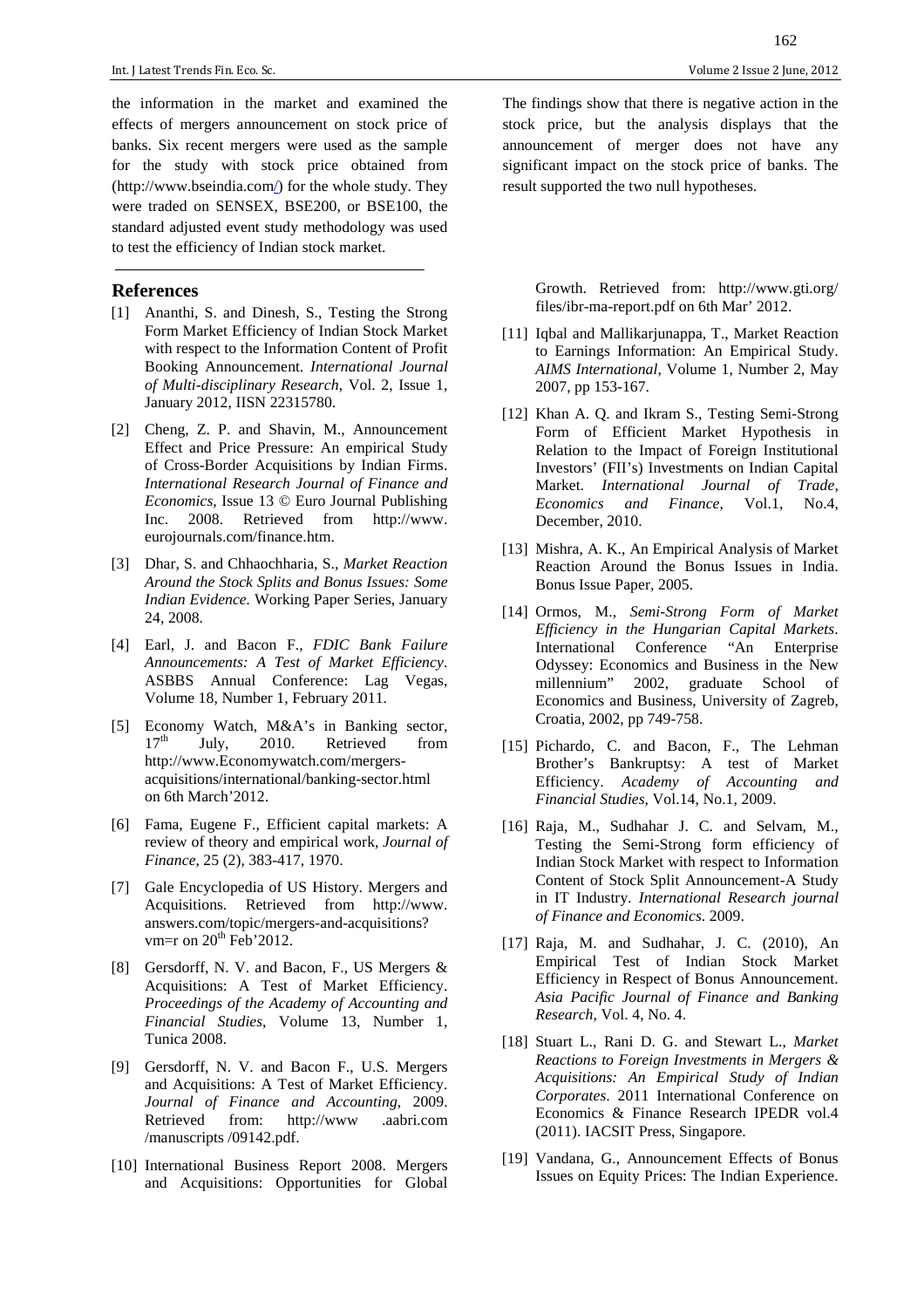*Indian Journal of Finance and Research*, 2003, Volume 13, Issue 1 and 2.

- [20] Yalama, A. and Selik, S., Financial Market Efficiency in Turkey: Empirical Evidence from Toda Yamamoto causality Test. *European Journal of Economics, Finance and Administrative Sciences*. Year: 2008, Issue: 13.
- [21] Yilmaz A., Altiok and Selcuk, E. A., The Impact of Mergers and Acquisitions on Acquirer Performance : Evidence from Turkey. *Business and Economics Journal*, Volume 2011: BEJ – 22. Retrieved from http//:www.astonjournals. com/bej.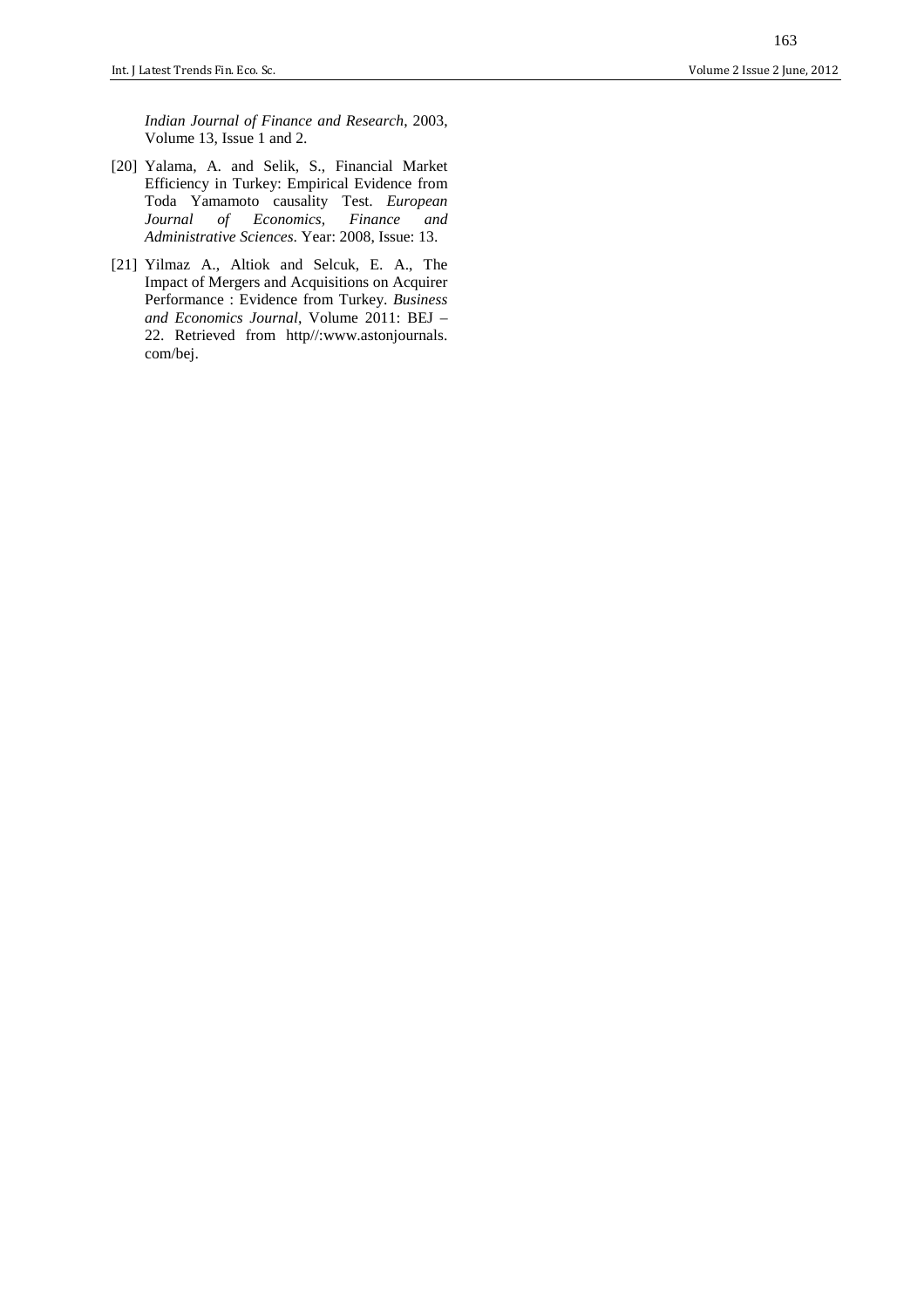Int. J Latest Trends Fin. Eco. Sc. Volume 2 Issue 2 June, 2012

# **APPENDICES**

**Appendix 1.**Daily market Return and stock price Return of each bank during the Period of ((Days -165 to Days -15)

| Rm-ICICI   | R-ICICI    | Rm-HDFC    | R-HCFC     | $Rm-IOB$   | $R-IOB$    | $Rm-OBC$   | $R-OBC$    | $Rm-BOB$   | $R-BOB$    | $Rm-PNB$   | $R-PNB$    |
|------------|------------|------------|------------|------------|------------|------------|------------|------------|------------|------------|------------|
| 0.380211   | $-0.49115$ | 0.587704   | $-0.38528$ | $-0.62666$ | $-0.49689$ | 0.972166   | 0.193966   | 2.079725   | 2.393162   | 2.824274   | $-4.41176$ |
| $-0.48759$ | $-0.04$    | 0.081382   | $-0.2908$  | $-0.47351$ | $-1.64453$ | 1.515315   | 0.108225   | 0.554216   | $\Omega$   | $-0.46517$ | 0.383632   |
| $-0.41761$ | $-2.37567$ | $-0.47306$ | $-2.19481$ | 0.089843   | $-2.60152$ | $-0.36263$ | 0.362473   | $-2.35212$ | $-4.53552$ | $-2.3681$  | $-2.44216$ |
| 1.052357   | 0.930127   | 0.813087   | 2.61121    | 0.753894   | 0.986842   | 0.585663   | $-0.67625$ | $-0.51307$ | $-3.58166$ | 0.320551   | 1.542416   |
| 0.174881   | 1.90128    | 0.179909   | 0.266094   | 0.54968    | $-1.54839$ | 0.4896     | $-1.20253$ | 0.316636   | 1.764706   | $-0.71299$ | $-3.375$   |
| $-0.04728$ | $-0.14838$ | $-0.59768$ | $-2.72458$ | $-0.06762$ | $-0.64935$ | $-1.82914$ | $-5.28541$ | 0.555292   | 3.965517   | $-0.39301$ | $-2.50313$ |
| $-0.64993$ | $-1.03324$ | $-0.25107$ | 0.209059   | 0.693017   | $-2.17949$ | 0.479569   | $-2.99003$ | 2.875887   | 5.115512   | 0.312372   | $-4.36409$ |
| 0.690515   | 2.596443   | 0.858821   | 4.1757     | 0.079247   | $-1.49545$ | 1.597214   | 2.320865   | 1.646349   | $-6.97372$ | 0.857541   | 2.067183   |
| 1.746483   | 1.348214   | 0.367291   | 1.996851   | $-1.44805$ | $-1.32275$ | 0.845906   | 0.770077   | 0.472477   | 1.824212   | 1.165983   | $\tau$     |
| $-0.12429$ | 1.557018   | 0.105851   | $-1.78968$ | 0.799543   | $-2.64375$ | 0.218802   | 1.861472   | $-0.15757$ | $-2.9205$  | $-0.7368$  | $-5.07901$ |
| $-0.26522$ | $-0.41224$ | $-0.44135$ | $-1.3081$  | 0.312975   | $-1.00267$ | $-0.19434$ | 2.047277   | $-0.03638$ | 3.162816   | $-1.1092$  | 2.380952   |
| 0.461594   | $-1.74508$ | 0.033407   | $-1.1548$  | 0.523015   | 5.666667   | 0.459933   | $-2.22898$ | $-1.68565$ | $-3.24037$ | 1.418929   | $-9.3$     |
| $-1.11457$ | $-1.57104$ | 1.255097   | 1.588433   | 1.067024   | $-0.37618$ | 0.201207   | $-2.97582$ | 0.823143   | $-2.21918$ | 0.645215   | 8.189655   |
| $-0.23313$ | $-1.123$   | $-0.3845$  | $-1.79624$ | $-0.80649$ | $-1.00629$ | 0.058794   | $-2.61218$ | 0.777609   | 3.186813   | $-0.16625$ | 0.9375     |
| 0.23803    | $-0.36564$ | 1.10298    | 3.440678   | 0.952053   | 5.987261   | 1.681861   | 0.662676   | $-0.53297$ | 2.751323   | $-1.10995$ | $-2.45399$ |
| $-0.75868$ | 0.463372   | $-0.04601$ | 5.138655   | $-1.91859$ | $-5.06555$ | 1.008478   | 1.005025   | $-2.54317$ | $-6.51674$ | 0.2594     | 0.629591   |
| 2.296492   | 1.14211    | $-0.07981$ | 0.534413   | 0.67724    | 4.625      | 0.865245   | 6.752814   | $-1.8859$  | $-3.20652$ | $-0.76614$ | $-1.85185$ |
| $-0.97959$ | $-2.05503$ | 0.050925   | $-1.68159$ | 0.725787   | $-2.72835$ | $-0.83681$ | $-2.51923$ | 1.023612   | $-2.10811$ | $-1.59604$ | $-3.79487$ |
| $-1.91754$ | $-1.09306$ | $-1.63477$ | $-1.96622$ | 0.136221   | 1.333333   | 0.884652   | 0.983865   | 0.7444     | $-3.92211$ | $-1.25313$ | $-2.37603$ |
| 0.041368   | $-0.37495$ | $-0.11206$ | 3.042957   | $-0.41324$ | $-1.2426$  | 1.186972   | 1.947551   | $-1.22995$ | $-1.66667$ | 0.920257   | $-0.31088$ |
| $-1.5539$  | 0.161254   | 1.25206    | 2.888412   | $-0.70212$ | $-0.05988$ | 1.107827   | 0.320634   | $-1.3524$  | $-4.2322$  | $-0.56834$ | 2.275078   |
| $-0.26034$ | 0.06295    | $-2.66065$ | $-2.26298$ | 0.990375   | 0.059524   | $-0.36581$ | $-4.11985$ | $-1.62376$ | $-0.94118$ | $-0.16518$ | $-0.91371$ |
| 1.549971   | 1.074066   | $-0.24742$ | $-0.64655$ | 0.337218   | $-2.22222$ | 0.535272   | $-0.62016$ | 1.187285   | $-0.77381$ | $-0.34263$ | $-0.4158$  |
| $-0.82757$ | $-0.27753$ | 0.513043   | $-0.83477$ | 0.100721   | $-1.41176$ | 1.425286   | 2.317497   | $-0.1896$  | 0.386905   | $-0.6171$  | 0.422833   |
| 0.511839   | 1.070796   | 0.070035   | 2.024474   | 0.068912   | $-1.07143$ | 2.633087   | $-1.12486$ | 1.169216   | 1.736315   | 0.441898   | 0.209205   |
| $-0.51192$ | $-0.41806$ | $-0.69996$ | $-1.07359$ | $-0.68754$ | $-2.02381$ | $-0.07172$ | $-4.71028$ | 1.220678   | 3.764368   | 0.230787   | 2.745512   |
| $-1.06431$ | $-2.14507$ | 1.457509   | 2.532808   | 1.206308   | $-0.30211$ | $-2.66275$ | 2.550201   | 0.996204   | $-1.94574$ | 1.032828   | $-1.34021$ |
| $-0.87217$ | $-2.25908$ | $-2.27983$ | $-2.49789$ | 0.851354   | 6.519139   | $-0.76795$ | $-0.80709$ | 1.442462   | $-0.35931$ | 0.143495   | $-1.45078$ |
| 0.230257   | 5.989964   | 1.317418   | 1.044643   | $-0.0133$  | $-0.38954$ | 2.729681   | 4.448819   | $-0.5237$  | 1.538462   | 0.370897   | 0.21097    |
| 0.410112   | 3.772392   | 0.344522   | $-1.90896$ | 0.400576   | $-1.27283$ | $-1.92257$ | 4.776119   | 0.481646   | $-0.74271$ | $-0.35668$ | 1.359833   |
| $-0.30132$ | 0.05692    | $-0.43672$ | 0.609649   | 0.485851   | 0.227402   | $-1.84135$ | $-0.58428$ | 0.47475    | $-0.82932$ | 0.240485   | 0.306748   |
| $-0.03478$ | $-0.59438$ | $-1.55441$ | $-1.44144$ | 0.718085   | $-1.06982$ | $-0.17119$ | 0.636267   | $-1.96732$ | $-1.79432$ | 0.336168   | $-1.5015$  |
| 1.397385   | 1.716358   | $-1.17301$ | $-1.72335$ | 1.434858   | 0.170068   | 0.330544   | 1.388889   | 0.357929   | 2.065217   | 0.071628   | $-0.81633$ |
| $-0.19339$ | 0.134069   | $-0.58385$ | 2.179837   | $-0.36397$ | $-3.63128$ | $-2.08134$ | $-7.56601$ | 1.522953   | $-1.0543$  | $-1.01568$ | $\Omega$   |
| $-0.90101$ | $-0.98186$ | $-3.60442$ | $-2.22764$ | 0.143499   | 2.440476   | $-2.45467$ | 0.222222   | 0.967241   | $-1.57333$ | $-1.01736$ | $-4.48065$ |
| 0.386391   | 1.556      | 1.374988   | 1.565336   | $-0.11325$ | $-2.52809$ | 1.348113   | 1.648148   | 0.288055   | $-1.61117$ | 0.053024   | $-2.24949$ |
| $-0.19998$ | $-0.15501$ | $-2.03585$ | $-3.61087$ | $-1.67446$ | 0.654762   | $-2.98997$ | $-7.64493$ | $-0.33135$ | $-1.21687$ | $-0.79832$ | 2.105263   |
| $-1.63093$ | $-1.32155$ | 1.31774    | $-0.81081$ | $-0.3391$  | $-2.7381$  | $-5.01331$ | $-7.35178$ | 0.509014   | $-0.02716$ | $-1.43665$ | $-2.16495$ |
| $-1.81615$ | $-2.08851$ | 1.790163   | $-0.32444$ | 1.504709   | 2.179177   | $-3.37097$ | $-1.74077$ | 0.205812   | $-0.3276$  | $-0.39598$ | $-1.89076$ |
| 0.704446   | 2.278428   | 0.414197   | 3.170339   | 0.514931   | $-1.29412$ | 4.164413   | 6.779661   | $-0.02616$ | $-4.40577$ | 0.827702   | $-0.10638$ |
| $-2.48673$ | $-2.16843$ | 2.331162   | 4.617611   | $-0.67728$ | $-2.20238$ | 2.669081   | 3.352941   | 1.638307   | $-1.07345$ | $-0.1243$  | 0.757576   |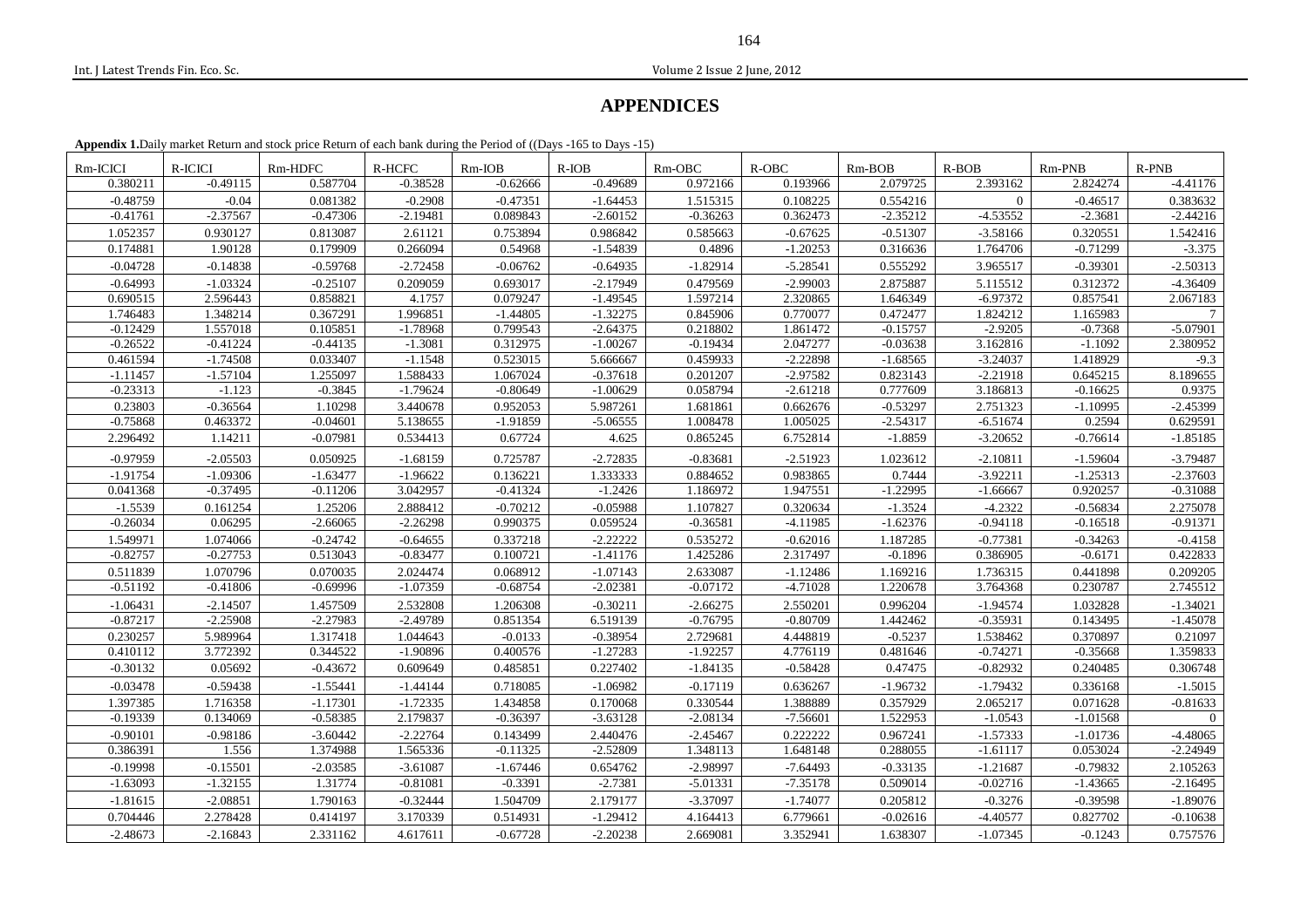| $-0.33599$ | $-2.70665$     | $-0.30952$ | 1.116339   | 0.058604   | 3.658537   | $-2.23276$ | $-0.38256$     | 1.053691   | 3.347518   | $-1.7335$  | $-1.20879$ |
|------------|----------------|------------|------------|------------|------------|------------|----------------|------------|------------|------------|------------|
| $-1.98826$ | $-1.31014$     | 1.23743    | 0.102555   | 0.971269   | 4.254079   | $-1.27994$ | $-4.27481$     | 0.761723   | 4.386921   | 1.683006   | 2.359551   |
| 1.236441   | 2.160734       | 0.130243   | $-0.74262$ | $-1.00732$ | $-3.57143$ | $-3.22346$ | $-8.1746$      | $-0.91819$ | 3.324742   | $-1.54324$ | 0.99889    |
| $-0.75388$ | $-0.97175$     | $-0.08483$ | $-1.18507$ | $-0.38703$ | 0.632184   | $-3.36936$ | $-3.80342$     | 0.999602   | $-0.69479$ | $-1.56109$ | $-3.40426$ |
| $-1.39562$ | $-2.84111$     | $-0.57417$ | $-0.34805$ | $-0.79519$ | $-2.72882$ | 2.448572   | 7.240018       | 1.109207   | 2.452924   | $-2.21446$ | $-1.98238$ |
| $-1.23766$ | $-1.47707$     | 1.515486   | 2.154615   | $-1.97554$ | $-2.79557$ | $-0.41747$ | 0.204082       | 1.117741   | 1.322115   | $-0.81373$ | $-2.58427$ |
| $-1.31678$ | $-0.19077$     | $-0.41487$ | 0.470588   | $-0.44316$ | 0.664653   | 1.756393   | 3.673469       | $-0.15773$ | 1.445498   | $-1.76414$ | $-2.66667$ |
| 0.908772   | 2.038019       | 1.188887   | 3.455135   | 0.319447   | 1.059447   | 1.961181   | 4.640281       | 0.668203   | 12.99517   | 0.542016   | $-1.26437$ |
| 0.764044   | $-0.72483$     | $-0.8018$  | $-1.43154$ | 0.243537   | 2.271404   | $-0.11098$ | 2.185995       | 1.404074   | $-2.61758$ | $-0.49605$ | 1.149425   |
| 1.638557   | 1.562228       | $-0.66079$ | $-0.78925$ | $-0.68164$ | $-0.63182$ | 0.460769   | $-0.80819$     | 2.712299   | 3.484848   | 0.293886   | 4.685714   |
| $-0.22936$ | 0.860169       | 0.429518   | 2.156698   | 0.884058   | $-0.97701$ | $-0.42447$ | $-3.07554$     | 0.052928   | $-2.0625$  | 0.500485   | 1.521739   |
| $-0.20472$ | $-0.42544$     | $-0.69914$ | 0.302041   | 0.776521   | 1.485714   | 1.377305   | 2.568876       | $-2.70209$ | 0.641593   | 1.074034   | 0.437637   |
| $-0.28416$ | $-2.75947$     | $-1.02338$ | $-0.55556$ | 0.615354   | $-0.11111$ | $-0.39979$ | $-0.9971$      | $-0.66466$ | $-1.62996$ | $-0.66012$ | $-3.76344$ |
| $-0.24151$ | $-3.03057$     | 0.785035   | 1.109741   | 0.158513   | -2.38889   | 0.002595   | 2.610294       | 2.701162   | 2.351375   | $-1.96453$ | 1.128668   |
| $-0.89472$ | 0.004521       | 2.396117   | 5.261905   | 0.239239   | 2.352941   | 0.23925    | $-1.61663$     | $-2.06142$ | $-0.04241$ | 0.331795   | $-0.56117$ |
| $-2.55133$ | $-4.07404$     | 0.039164   | $-0.14684$ | 0.244411   | $-1.76136$ | $-3.12186$ | $-0.1076$      | $-1.88211$ | 2.627119   | 0.922759   | $-0.22422$ |
| 1.598801   | 5.728477       | 1.295902   | $-0.54511$ | 0.965959   | $-1.31129$ | 0.117042   | $-0.76364$     | $-0.21112$ | 1.466993   | 0.697505   | $-1.11359$ |
| 0.46683    | $-0.57333$     | 0.88598    | 1.221805   | 0.055671   | 4.127907   | $-3.19824$ | $-5.99711$     | 0.297707   | 4.18       | $-0.22931$ | 1.927438   |
| 0.265563   | $-0.28075$     | 0.05204    | 2.395604   | 0.873329   | 3.184358   | 0.547968   | 2.722393       | $-2.25223$ | $-4.32565$ | 0.621122   | 1.674107   |
| $-0.72482$ | $-2.19551$     | $-0.28321$ | $-0.05816$ | 0.701371   | 3.429796   | $-2.54208$ | 1.596244       | $-2.46253$ | $-4.05138$ | 0.246248   | 0.434783   |
| 0.844071   | 2.155412       | 0.533131   | 2.378571   | $-0.32563$ | $-2.42268$ | $-1.04258$ | 0.147656       | 1.474237   | 2.957447   | 0.558976   | 0.752688   |
| 0.601213   | $-0.05455$     | 0.809162   | 0.401172   | 0.949993   | $-0.10455$ | 1.315202   | $\overline{5}$ | $-3.14347$ | $-5.50308$ | 0.017332   | $-0.53763$ |
| 0.675307   | 3.129529       | $-0.16345$ | $-3.04202$ | 0.789648   | $-1.90918$ | 2.948352   | 2.358079       | $-4.89643$ | $-6.66667$ | $-0.75455$ | $-0.32715$ |
| $-0.51206$ | $-1.33455$     | 2.173362   | 0.618987   | 0.610724   | $-0.46875$ | $-0.26435$ | 1.327586       | $-3.43928$ | $-2.92505$ | 0.823692   | 2.759382   |
| $-0.27921$ | $-0.57608$     | $-0.12635$ | 0.3        | 0.590318   | $-1.77083$ | $-0.48242$ | $-1.08475$     | 4.128292   | 7.948244   | 0.450367   | $-0.10753$ |
| 0.814606   | 0.004468       | $-0.32706$ | $-1.02827$ | $-0.78705$ | $-2.68421$ | 1.520327   | 1.729156       | 2.687421   | 1.835443   | $-1.25576$ | $-2.44161$ |
| $-0.16782$ | 0.541145       | $-2.29333$ | $-0.98592$ | $-3.63149$ | $-3.24176$ | 1.612458   | 4.414716       | $-2.31899$ | $-1.46634$ | 0.037367   | $-0.76754$ |
| $-0.15481$ | $-0.96043$     | 5.045327   | 0.748758   | 0.041009   | $-1.41643$ | $-1.09864$ | 1.585761       | $-1.30971$ | $-2.99578$ | $-0.30079$ | $-0.4415$  |
| 0.972789   | 0.921288       | 1.000464   | $-1.99448$ | 2.445794   | 3.386912   | $-0.9029$  | $-4.4448$      | $-3.26379$ | $-6.16246$ | 2.16277    | $-1.30577$ |
| 0.566979   | 0.628319       | 0.628188   | 2.207018   | 0.351648   | $-1.8617$  | $-1.4619$  | $-5.85676$     | $-3.17395$ | $-5.40849$ | $-0.82945$ | $-2.15054$ |
| 0.471911   | 1.005956       | $-1.99839$ | $-0.49722$ | 0.625975   | $-0.4878$  | 0.56157    | 0.805009       | 2.428479   | 3.038278   | $-1.15097$ | $-1.53846$ |
| $-0.29367$ | $-0.81526$     | 2.877422   | 1.387708   | 0.26293    | $-0.48913$ | $-3.68425$ | $-6.2931$      | $-0.44657$ | 1.636322   | 1.080327   | 8.495146   |
| $-0.57553$ | $-3.52993$     | $-0.26734$ | $-0.68647$ | $-0.21901$ | 2.459016   | 0.821263   | $-0.12965$     | 1.920154   | 5.398171   | $-0.28515$ | $-1.55039$ |
| $-1.01829$ | $-2.70934$     | 3.758309   | 4.406295   | 0.680995   | $-1.5442$  | 0.058009   | 4.644708       | 1.92058    | 5.295359   | $-1.11301$ | 4.250295   |
| $-1.03337$ | $-2.04186$     | $-4.40351$ | $-6.17687$ | 1.053703   | $-0.10753$ | $-1.82167$ | $-3.3345$      | $-0.1582$  | $-1.87625$ | $-0.03318$ | $-0.45558$ |
| $-2.34102$ | $\overline{0}$ | $-2.61644$ | $-0.93066$ | $-0.91364$ | $-1.5442$  | 0.427645   | 1.696751       | 0.459338   | 4.306122   | 0.293924   | $-2.09945$ |
| $-2.48701$ | $-3.03059$     | 2.052996   | 4.923547   | $-1.59803$ | 0.163043   | $-2.10142$ | $-4.28571$     | $-0.47254$ | $-6.43902$ | 0.239189   | $-1.44766$ |
| $-0.43273$ | 0.466395       | 3.252542   | 4.783227   | $-0.4818$  | $-1.53005$ | 0.207671   | $-1.38837$     | 1.321797   | 2.511937   | $-0.59051$ | 2.386364   |
| 0.933999   | 3.605699       | $-1.14797$ | $-0.87171$ | $-0.54918$ | 1.388889   | 0.213031   | $-2.06439$     | $-0.49889$ | $-0.64607$ | $-1.54295$ | 0.555556   |
| $-1.5877$  | $-3.98131$     | 1.358912   | 1.719472   | $-0.07254$ | 4.393191   | 0.478653   | 4.020777       | 0.011257   | 2.42915    | 0.586696   | 10.11097   |
| $-1.75851$ | $-1.64006$     | 2.228631   | 0.917102   | $-1.54054$ | $-3.08416$ | 1.763427   | 2.321429       | 0.203076   | $-2.98215$ | $-0.81343$ | $-0.44944$ |
| $-0.1543$  | $-1.89216$     | 1.815774   | $-0.07927$ | $-2.12557$ | $-2.03209$ | 1.421199   | $-0.72476$     | $-3.22308$ | $-2.65594$ | $-0.71263$ | 1.260023   |
| 0.573402   | $-0.04943$     | $-1.59142$ | $-2.80781$ | $-0.58879$ | 0.777778   | $-0.48943$ | 0.275862       | 0.21079    | $-1.18405$ | 0.703969   | 2.298851   |
| $-0.91363$ | 0.738189       | 0.053411   | 2.996885   | $-1.03043$ | $-3.29787$ | 1.22961    | 2.923577       | $-3.29614$ | $-6.53361$ | $-0.4433$  | $-0.11236$ |
| 0.815724   | 3.435377       | $-2.01627$ | $-0.56083$ | $-1.57807$ | $-2.60388$ | 2.471953   | 3.930921       | 0.629728   | 5.303371   | 0.191708   | $-0.11364$ |
| 0.002368   | 2.004977       | 3.158442   | 9.836066   | $-1.95272$ | $-3.58744$ | 1.185045   | 4.28125        | $-2.68917$ | $-4.13136$ | 1.372413   | 2.325581   |

Int. J Latest Trends Fin. Eco. Sc. Volume 2 Issue 2 June, 2012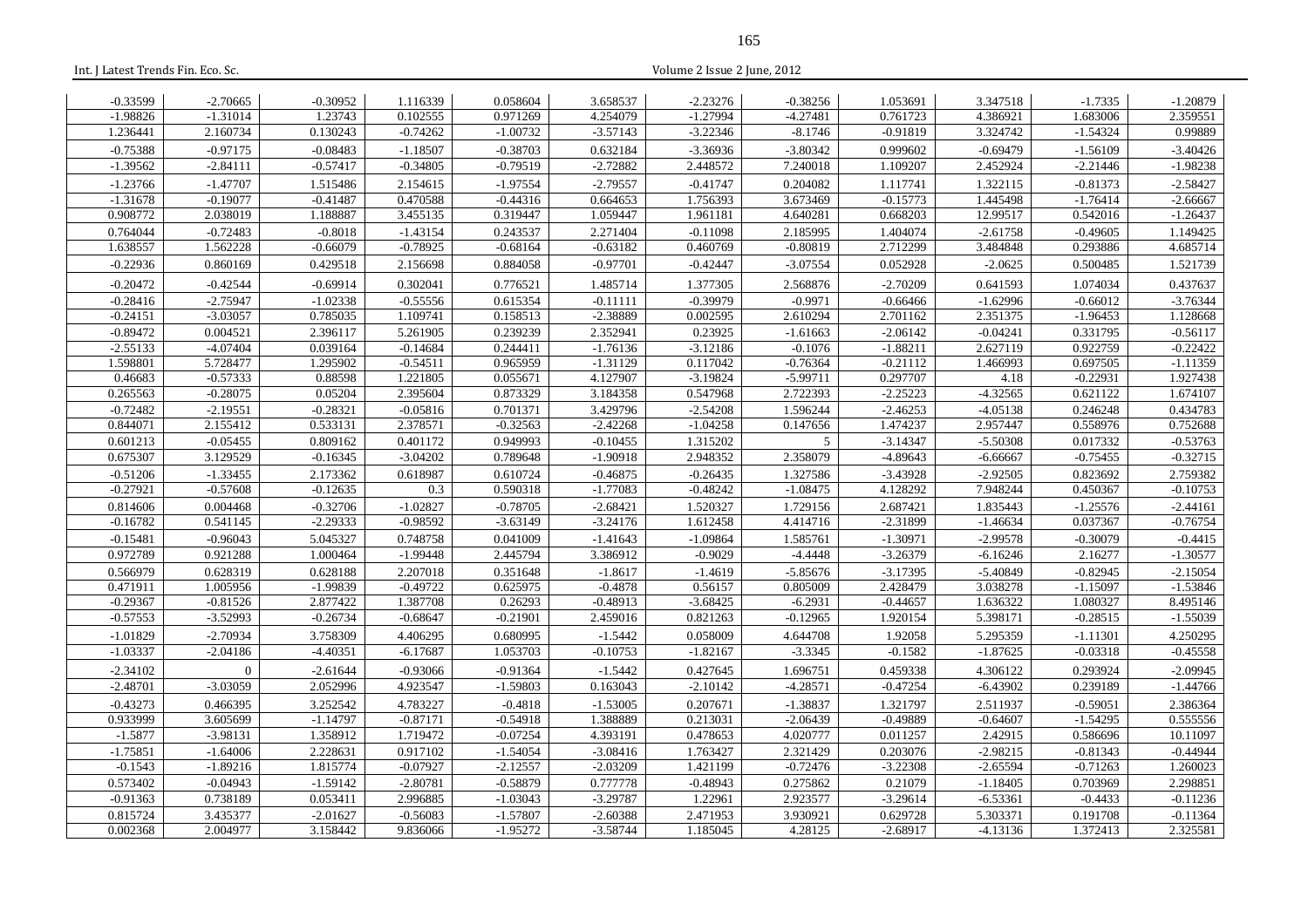| Int. J Latest Trends Fin. Eco. Sc. |                          |                          |                        |                        |                          | Volume 2 Issue 2 June, 2012 |                          |                        |                          |                          |                          |
|------------------------------------|--------------------------|--------------------------|------------------------|------------------------|--------------------------|-----------------------------|--------------------------|------------------------|--------------------------|--------------------------|--------------------------|
| 0.291113                           | 1.110075                 | $-2.09187$               | 0.502646               | 1.604055               | $-1.72414$               | 0.206877                    | $-5.6359$                | $-1.16206$             | $-3.08099$               | 0.050463                 | 0.113895                 |
| $-1.34168$                         | $-4.80425$               | $-1.46838$               | 0.226191               | $-1.75018$             | $-1.08696$               | $-0.83948$                  | $-0.03143$               | 1.352878               | 1.306306                 | 0.361964                 | 1.136364                 |
| $-2.10754$                         | $-2.9813$                | $-1.34356$               | $-5.38304$             | 0.255866               | $-0.78784$               | $-0.17798$                  | $-1.12308$               | 3.160883               | 2.631579                 | $-1.21183$               | 1.368301                 |
| $-1.67115$                         | $-0.00492$               | $-0.26933$               | $-1.11604$             | $-0.30538$             | 1.875                    | 0.657207                    | $\boldsymbol{0}$         | $-0.2846$              | 0.300043                 | $-0.36443$               | $-0.22573$               |
| 0.557165                           | 1.553166                 | $-1.94527$               | $-1.3595$              | $-2.21349$             | 1.5                      | $-0.6922$                   | $-3.06248$               | $-0.50689$             | $-2.10773$               | $-0.56423$               | 0.454545                 |
| $-2.18701$                         | $-2.70323$               | 0.519031                 | $-3.9388$              | $-1.54898$             | $-1.1413$                | 1.575916                    | 1.707692                 | 1.618744               | 1.099612                 | $-0.05497$               | $-2.44989$               |
| $-0.69326$                         | $-0.12871$               | 1.896998                 | 7.74744                | 2.188803               | $\overline{0}$           | $-0.55508$                  | 3.387574                 | 1.634967               | 3.954082                 | 0.649257                 | $-0.79365$               |
| 1.852628                           | 2.086017                 | 3.062012                 | 7.379213               | $-0.1981$              | $-0.54885$               | 0.030609                    | 4.724638                 | $-1.20308$             | $-1.18852$               | 0.901372                 | $-0.91013$               |
| $-2.39522$                         | $-2.49511$               | $-0.81628$               | $-2.90286$             | 1.189851               | $-0.05552$               | $-0.09283$                  | $-0.74792$               | $-0.89015$             | $-4.95663$               | $-1.0365$                | $-1.71821$               |
| $-0.53945$                         | $-0.87968$               | 0.485995                 | 2.251515               | 1.517657               | $-0.11099$               | $-1.8228$                   | $-5.61625$               | $-1.50658$             | $-3.32604$               | 0.198031                 | $-1.95853$               |
| $-2.01643$                         | $-3.73482$               | $-1.31753$               | $-4.70927$             | 1.22733                | 0.607735                 | $-0.25944$                  | $-3.09158$               | 0.612831               | 1.533883                 | 0.322988                 | $-4.79532$               |
| $-0.74035$                         | 0.593487                 | $-1.17954$               | 0.406154               | $-0.25642$             | 1.208791                 | 1.615137                    | 2.018072                 | $-3.73697$             | $-3.33482$               | $-0.3446$                | $-3.65135$               |
| $-0.79673$                         | 0.15625                  | $-3.09909$               | $-2.88344$             | 0.156968               | 0.486486                 | 0.839856                    | 2.533883                 | 1.032671               | $-1.65138$               | $-1.02458$               | $-1.07143$               |
| 1.195721                           | 3.792746                 | $-1.05634$               | 1.531847               | 1.613469               | 0.053763                 | 0.028947                    | $-1.06868$               | $-0.04058$             | 1.433526                 | 0.386575                 | 0.966184                 |
| 1.460634                           | 1.724648                 | 0.617221                 | $-3.53704$             | $-0.03904$             | $-1.43617$               | $-3.25311$                  | $-6.63793$               | $-1.83213$             | $-3.92954$               | $-0.66082$               | 0.486618                 |
| 0.075137                           | 1.645753                 | 0.39794                  | $-0.31838$             | 0.84082                | 7.849462                 | $-0.19026$                  | 1.723607                 | 0.343283               | 1.475755                 | $-0.55669$               | $\mathbf{0}$             |
| 0.152355<br>0.881433               | 0.014245<br>1.11828      | $-0.00591$<br>$-1.95628$ | 0.150307<br>$-5.13569$ | 0.447483<br>0.182615   | $-3.49409$<br>$-1.86869$ | $-0.23389$<br>$-0.76814$    | $-0.52711$<br>$-4.23193$ | $-2.00231$<br>0.28687  | $-0.94645$<br>$-1.79195$ | $-1.01691$<br>$-0.47295$ | $-0.24213$<br>$-1.79641$ |
| $-1.89915$                         | $-3.16748$               | $-1.48989$               | 2.968443               | $-0.93725$             | $-3.16327$               | $-1.55511$                  | $-6.70127$               | 0.248768               | $-1.2$                   | $-1.03935$               | $-1.21951$               |
| 1.095318                           | 1.263415                 | 1.186604                 | 1.177163               | $-0.73066$             | $-2.78069$               | 1.003537                    | $-1.11778$               | 0.4031                 | 7.156398                 | $-0.98629$               | $-0.49383$               |
| $-0.51417$                         | 0.410317                 | 0.288125                 | $-2.73299$             | 0.850249               | $-4.34343$               | 0.44004                     | 1.710262                 | 1.728705               | 2.511013                 | $-1.37716$               | 0.12285                  |
| $-0.30405$                         | $-1.16176$               | $-0.90366$               | $-1.01453$             | 0.885523               | $-0.89568$               | 0.437449                    | 0.929487                 | 1.439833               | $-2.20619$               | 1.617089                 | 1.3382                   |
| $-2.77202$                         | $-5.22366$               | 0.556426                 | 1.623529               | 1.108786               | $-0.26316$               | $-1.31555$                  | $-1.77187$               | $-0.57529$             | 0.334728                 | 0.092142                 | 0.481928                 |
| $-0.41727$                         | 1.788752                 | $-1.11049$               | -4.47309               | 0.649386               | $-0.1051$                | $-1.19063$                  | 0.378289                 | 1.225085               | 1.167153                 | 0.424753                 | $-0.60241$               |
| 0.06917                            | $-2.60782$               | $-0.48596$               | $-0.9977$              | 0.959563               | $-2.33888$               | $-2.96679$                  | $-2.18053$               | 2.462025               | 3.039014                 | $-0.00889$               | 1.690821                 |
| 2.581541                           | 4.369278                 | $-0.71851$               | $-2.68966$             | $-0.58479$             | $\overline{0}$           | 1.294608                    | $-4.37282$               | 1.202825               | $-1.13659$               | 1.17215                  | 0.352941                 |
| 0.935894                           | 0.752475                 | 1.204727                 | 4.087977               | $-1.6593$              | $-1.80085$               | 2.64409                     | 0.935115                 | 0.447723               | $-4.7419$                | $-0.23093$               | 0.234192                 |
| $-0.73163$                         | $-1.60228$               | 0.883429                 | 0.79096                | 1.454311               | 0.273224                 | $-8.64342$                  | $-14.4906$               | $-0.93468$             | 2.635983                 | $-0.60597$               | 0.233372                 |
| $-0.7569$                          | $-0.06942$               | $-1.92076$               | $-1.53501$             | $-0.4077$              | $-2.23958$               | $-11.0952$                  | $-16.3399$               | $-0.14921$             | $-0.22106$               | $-0.05943$               | $-3.29545$               |
| 0.88804                            | 0.774926                 | $-0.38422$               | $-0.71223$             | $-1.26414$             | $-1.63158$               | 7.121555                    | 4.447368                 | 0.265109               | 1.98556                  | $-0.43804$               | $-1.41011$               |
| $-0.28532$<br>$-0.55809$           | 0.63778                  | $-3.85031$<br>$-1.34184$ | $-1.8538$<br>2.277778  | $-0.23155$<br>0.644483 | $-0.37634$<br>0.053763   | 3.223463<br>$-1.6954$       | 17.11443<br>$-0.55319$   | $-1.03592$<br>1.44279  | $-1.34766$<br>2.851485   | 0.843499                 | $-1.31265$<br>0.242424   |
| $-0.40563$                         | $-1.04878$<br>$-0.23765$ | $-0.84875$               | $-1.94982$             | 0.194673               | $-1.00105$               | 0.843843                    | 0.543478                 | $-0.85549$             | $-1.23077$               | $-0.05576$<br>0.656214   | 1.579587                 |
| 1.499304                           | 1.076389                 | $-0.24805$               | $-0.4955$              | 1.381496               | $-0.89474$               | 2.078204                    | 5.549581                 | 0.0258                 | 0.232019                 | 0.99151                  | $-1.07143$               |
| 0.297287                           | 0.52459                  | 2.8274                   | 2.315821               | 0.359584               | $-1.84017$               | $-0.16323$                  | $-0.79365$               | $-0.19253$             | 0.768049                 | 0.28291                  | $-0.47904$               |
| 0.520213                           | 2.45509                  | 1.261524                 | $-0.39773$             | 1.011322               | 0.31746                  | $-0.256$                    | $-1.46245$               | $-1.40786$             | $-5.03774$               | 0.832012                 | $-1.90476$               |
| $-0.42404$                         | $-0.24631$               | $-0.4154$                | 1.746356               | $-0.03931$             | $-0.26042$               | $-0.60081$                  | -4.39936                 | $-0.12602$             | $-1.66008$               | $-0.06348$               | $-0.84848$               |
| $-2.04025$                         | $-1.10345$               | 0.242235                 | 1.814706               | $-1.10548$             | $-0.80645$               | $-4.47863$                  | $-7.41051$               | 1.423429               | 1.772764                 | 0.259099                 | 0.60241                  |
| $-0.80997$                         | 0.00994                  | $-0.17856$               | $-0.41499$             | 0.916514               | 2.403058                 | $-0.96511$                  | 4.623209                 | 0.673792               | $-0.43358$               | 0.927204                 | 1.150748                 |
| 0.330245                           | $-0.9037$                | $-0.12083$               | 0.173611               | 1.229886               | 0.10582                  | 0.975192                    | $-0.8913$                | $-0.04116$             | $-1.08097$               | 0.211018                 | $-1.812$                 |
| 1.30269                            | 4.313627                 | 0.354041                 | $-1.31397$             | $-0.4976$              | 1.201672                 | 1.627784                    | 1.629956                 | $-3.08916$             | $-8.96414$               | $-0.18552$               | 1.387283                 |
| 0.351736                           | 0.823558                 | $-0.28774$               | $-0.15588$             | $-0.18211$             | $-0.91837$               | $-3.2701$                   | $-1.75739$               | $-0.00785$             | 2.697368                 | 0.686988                 | 1.133787                 |
| 1.812432                           | 2.446469                 | 1.565941                 | $-0.15$                | $-0.18411$             | $-0.71832$               | 1.861044                    | $\overline{2}$           | $-0.58214$             | $-2.53165$               | 0.399322                 | 0.334076                 |
| 0.762937                           | 1.519069                 | 0.850115                 | $-0.48048$             | $-1.53509$             | $-3.3033$                | 0.595613                    | 3.218975                 | $-0.55522$             | $-2.39637$               | 1.390397                 | 3.26087                  |
| 0.903609<br>0.580903               | $-0.20427$<br>$-0.05416$ | $-0.46132$<br>$-0.15892$ | 0.075802<br>2.955752   | $-2.04174$<br>2.288688 | $-4.12371$<br>$-0.10695$ | $-0.05447$<br>$-0.0637$     | 0.82996<br>$-2.00803$    | $-1.25846$<br>0.738919 | $-5.78261$<br>$-2.82609$ | $-1.60652$<br>$-1.64631$ | 0.105263<br>$-0.10526$   |
| 0.545353                           | 0.017977                 | $-1.66362$               | $-2.06139$             | $-0.25198$             | $-2.23881$               | 0.268218                    | $-3.77593$               | 0.346414               | $-0.17786$               | 1.208577                 | 1.263158                 |
|                                    |                          |                          |                        |                        |                          |                             |                          |                        |                          |                          |                          |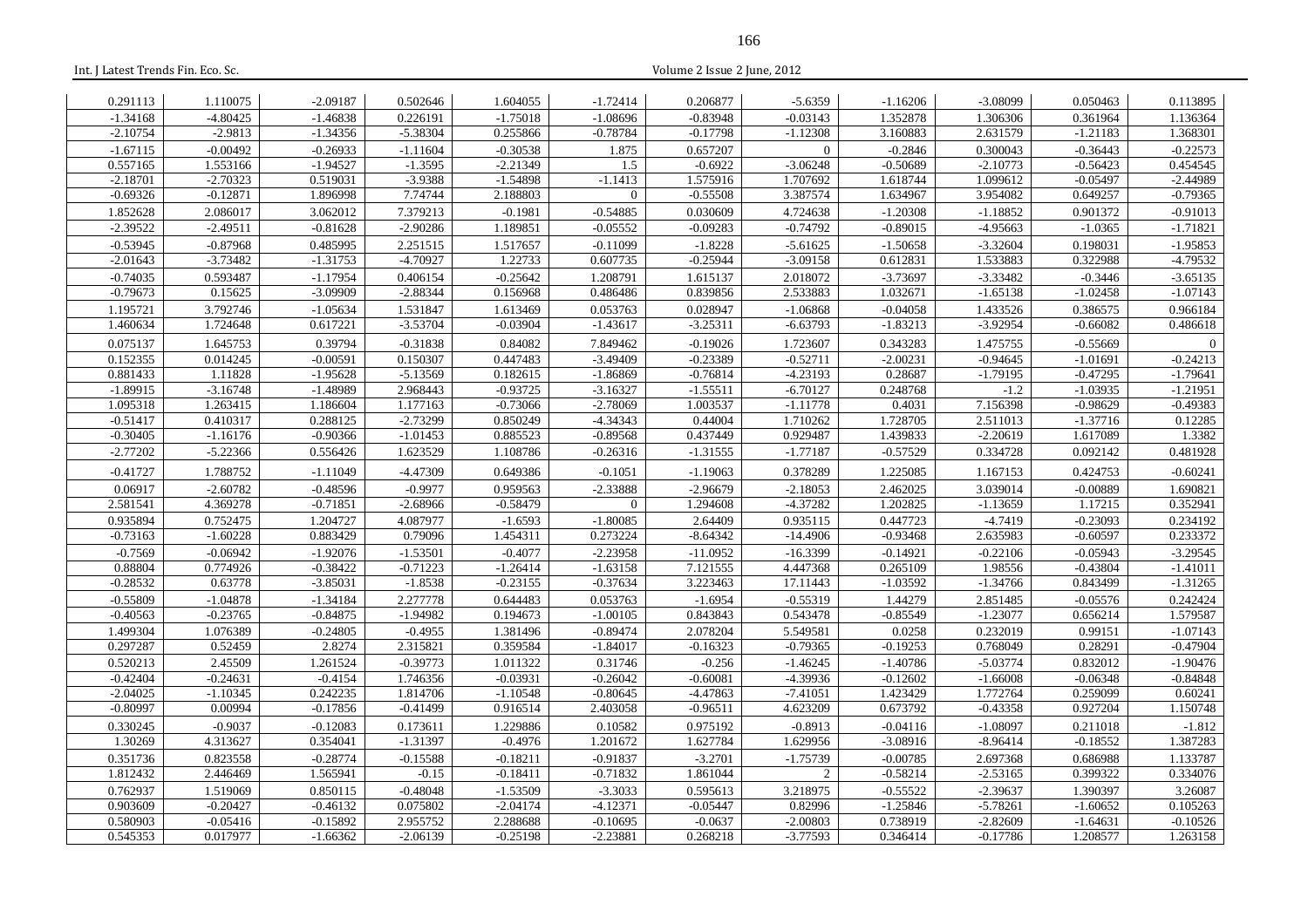| Int. J Latest Trends Fin. Eco. Sc. |            |                                                                                                             |            |            |            | Volume 2 Issue 2 June, 2012 |            |            |                |            |                |
|------------------------------------|------------|-------------------------------------------------------------------------------------------------------------|------------|------------|------------|-----------------------------|------------|------------|----------------|------------|----------------|
|                                    |            |                                                                                                             |            |            |            |                             |            |            |                |            |                |
| $-0.21949$                         | $-0.65766$ | 0.601412                                                                                                    | 0.711469   | 0.463474   | 0.218579   | $-2.24583$                  | $-7.32074$ | 0.367598   | 4.666667       | 2.005784   | 3.979592       |
| 1.169769                           | 1.038094   | $-0.90916$                                                                                                  | 1.585227   | 0.733702   | $-2.05913$ | $-1.6434$                   | $-3.92202$ | $-1.26967$ | $-3.32739$     | $-2.3381$  | 3.444976       |
| $-0.22583$                         | $-0.99893$ | $-2.8094$                                                                                                   | $-1.18461$ | $-0.12786$ | $-1.38298$ | 1.632074                    | 4.095238   | $-1.34366$ | $-2.54237$     | 1.207451   | $-1.01946$     |
| $-0.43866$                         | $-0.85586$ | $-1.05469$                                                                                                  | $-4.23714$ | 1.416745   | 0.798297   | $-1.1121$                   | $-2.60181$ | $-2.94239$ | $-3.07692$     | $-0.12319$ | 7.276119       |
| $-0.15137$                         | $-0.04534$ | $-1.36151$                                                                                                  | $-3.05474$ | 1.12228    | 2.146597   | 0.699301                    | 5.529954   | 1.141955   | 1.311111       | 0.274609   | 2.835052       |
| $-0.77213$                         | $-0.54348$ | $-2.8903$                                                                                                   | $-3.26274$ | 0.129762   | 6.663276   | $-1.18196$                  | $-0.67391$ | 2.839589   | 5              | 0.640199   | 6.575576       |
| $-0.62101$                         | 0.798165   | $-6.94635$                                                                                                  | $-3.64762$ | 0.209592   | 7.52381    | $-0.69819$                  | 1.880531   | $-7.0206$  | $-19.819$      | $-1.15528$ | $-1.41732$     |
| 2.657267                           | 3.585859   | $-0.91299$                                                                                                  | $-0.71379$ | $-0.30276$ | 7.699115   | $-0.55361$                  | 0.991189   | $-10.4617$ | $-22.3611$     | $-0.7807$  | 19.45455       |
| $-1.44001$                         | $-1.50695$ | 1.026743                                                                                                    | 5.771881   | $-1.29316$ | $-4.5935$  | $-2.33531$                  | $-1.45374$ | 7.132728   | 18.97887       | 0.254405   | 7.121212       |
| $-1.53983$                         | $-1.97464$ | $-3.9018$                                                                                                   | $-3.69329$ | 0.306105   | $-1.6323$  | 1.033682                    | 2.857143   | 1.814425   | 13.62857       | $-0.06043$ | $-6.95035$     |
| 0.157398                           | 0.660173   | 4.899794                                                                                                    | 2          | $-0.40275$ | 1.643714   | 1.194871                    | 1.299559   | $-1.75259$ | $-1.35468$     | 0.068289   | $-1.05263$     |
| 1.020898                           | 0.406578   | 0.782206                                                                                                    | 1.92926    | $-0.88244$ | $-2.33766$ | 1.512918                    | 7.308378   | 0.600604   | $-1.56566$     | $-0.55701$ | $-2.118$       |
| 0.100753                           | 0.058212   | $-1.38746$                                                                                                  | $-6.31498$ | $-0.40961$ | 2.272727   | 0.242304                    | 0.854167   | 2.522297   | $-2.72959$     | 0.801115   | 2.88097        |
| 0.234358                           | $-0.25986$ | $-1.99545$                                                                                                  | $-0.21172$ | $-0.55307$ | $-1.12554$ | $-1.03401$                  | $-1.09053$ | $-0.42892$ | $-2.69231$     | 0.565286   | 1.811594       |
| $-0.2601$                          | 0.183199   | $-0.90634$                                                                                                  | 2.149837   | 1.650481   | 1.061008   | 1.558786                    | 2.465078   | $-0.34287$ | $-0.81152$     | 0.112805   | $-1.61972$     |
| $-0.82618$                         | $-1.6694$  | 2.367532                                                                                                    | $-1.98562$ | 0.432656   | 0.519481   | 0.563945                    | $-1.14734$ | $-0.11247$ | $-3.00261$     | $-0.14008$ | 0.660793       |
|                                    |            |                                                                                                             |            |            |            |                             |            |            |                |            |                |
|                                    |            | <b>Appendix 2:</b> Market Return and Daily Return of each bank During the Period of ((Days $-15$ to $+15$ ) |            |            |            |                             |            |            |                |            |                |
| Rm-ICICI                           | R-ICICI    | Rm-HDFC                                                                                                     | R-HCFC     | Rm-IOB     | $R$ -IOB   | Rm-OBC                      | R-OBC      | Rm-BOB     | $R-BOB$        | Rm-PNB     | R-PNB          |
| $-1.23295$                         | $-0.16527$ | 0.888245                                                                                                    | $-2.62579$ | $-0.14659$ | $-2.36254$ | $-0.77611$                  | $-3.13008$ | $-4.07219$ | $-10.4324$     | 0.144983   | 6.891496       |
| $-0.81176$                         | $-0.08519$ | 0.379614                                                                                                    | $-3.1885$  | 0.313192   | $-6.2605$  | 1.688799                    | 2.648172   | $-0.32444$ | $-7.82353$     | 0.266179   | $-10.631$      |
| $-1.17577$                         | $-1.63465$ | $-0.58936$                                                                                                  | 2.828602   | 0.626874   | $-1.25448$ | 0.4308                      | $-0.06174$ | 0.948618   | $-6.41975$     | $-0.68345$ | $-1.65414$     |
| $-2.34266$                         | $-2.40804$ | $-3.6912$                                                                                                   | $-0.75516$ | 1.140284   | 2.23314    | $-3.49718$                  | $-6.65298$ | 1.52367    | 3.665786       | $-0.72348$ | $-5.23169$     |
| $-0.47941$                         | $-0.98723$ | $-0.82441$                                                                                                  | $-4.24172$ | $-0.75444$ | $-4.93407$ | 3.580758                    | 2.442922   | $-2.95959$ | $-2.74485$     | $-0.68823$ | $-5.03145$     |
| $-1.48301$                         | $-2.86686$ | $-4.57$                                                                                                     | 0.017728   | 0.294167   | $-1.0177$  | 0.236455                    | 4.720358   | 1.772994   | 2.886466       | $-0.44877$ | 7.107843       |
| 1.252229                           | 4.377413   | $-1.21706$                                                                                                  | $-1.83158$ | $-1.14179$ | $-5$       | $-1.14159$                  | 1.584582   | 0.24546    | $-2.51534$     | 0.43123    | 3.770739       |
| $-0.53504$                         | $-0.7791$  | 0.786112                                                                                                    | 1.814838   | $-0.27016$ | $-9.47826$ | $-1.08747$                  | 0.951374   | 0.034556   | 1.274083       | 0.438939   | 7.997118       |
| $-0.28107$                         | $-0.55967$ | 2.904341                                                                                                    | 2.949833   | $-0.60869$ | $-0.63725$ | 1.193393                    | 0.062526   | $-0.06555$ | $\overline{2}$ | $-2.23338$ | $\overline{0}$ |
| 0.066496                           | $-0.4213$  | 3.272758                                                                                                    | 3.92691    | 1.891519   | 0.679612   | 1.369798                    | 3.169969   | $-0.02507$ | $-1.53846$     | $-0.39752$ | 1.25           |
| $-1.02309$                         | $-1.55827$ | $-0.98836$                                                                                                  | $-1.1303$  | 0.788402   | $-0.80189$ | 0.615937                    | 1.35655    | $-2.00665$ | $-3.34539$     | 0.196149   | $-2.64858$     |
| 0.919431                           | 1.855885   | $-0.76639$                                                                                                  | 0.538462   | $-0.37086$ | $-1.21495$ | $-0.35684$                  | 1.98       | $-1.51671$ | $-1.77215$     | 0.616658   | 5.277221       |
| $-0.79842$                         | $-0.45187$ | $-2.07706$                                                                                                  | $-1.63462$ | 0.601084   | 2.300469   | 0.65753                     | 1.206226   | 2.181001   | $-0.38685$     | 0.379188   | 0.063291       |
| $-1.29038$                         | $-1.93396$ | $-0.50793$                                                                                                  | $-2.02565$ | 0.688082   | $-0.86364$ | 0.210676                    | 0.264951   | $-1.06063$ | $-2.15394$     | $-0.00603$ | $-2.19711$     |
| $-0.50128$                         | $-1.11111$ | $-0.95087$                                                                                                  | $-1.80093$ | $-0.86676$ | $-4.19108$ | $-0.13426$                  | $-1.53587$ | 0.810009   | 2.182285       | $-0.46062$ | 5.760518       |
| $-0.13894$                         | $-1.00865$ | 0.723359                                                                                                    | $-5.14701$ | $-0.42962$ | $-1.85357$ | 1.471859                    | 3.968872   | $-1.20483$ | 0.990712       | 0.122796   | 4.567901       |
| 0.693024                           | 0.796332   | 0.037248                                                                                                    | 1.748252   | $-0.12957$ | $-0.70192$ | $-1.4368$                   | $-8.53704$ | $-0.68681$ | $-3.50109$     | $-0.02469$ | $-3.88007$     |
| $-1.50927$                         | $-3.01118$ | $-0.87542$                                                                                                  | $-1.17427$ | $-1.85835$ | $-3.71765$ | $-0.6677$                   | 0.874636   | $-0.04014$ | $-4.12338$     | $-1.00687$ | 2.193784       |
| $-0.02476$                         | 0.925743   | 0.078381                                                                                                    | 1.451724   | 0.16715    | $-0.29126$ | 1.313238                    | $-0.96311$ | $-2.20213$ | $-0.20311$     | $-1.63697$ | $-6.13095$     |
| $-0.71828$                         | $-1.15972$ | $-1.1295$                                                                                                   | $-0.44863$ | 0.568137   | $-2.16763$ | 0.524825                    | $-0.99297$ | 0.961087   | 1.016949       | $-1.47675$ | $-6.0625$      |
| 0.711778                           | 0.850541   | $-3.1907$                                                                                                   | $-3.39378$ | 0.307362   | $-0.78663$ | 0.297047                    | $-1.17769$ | 1.093397   | $-1.68874$     | 0.9136     | $-1.04167$     |
| 0.88641                            | 3.776332   | $-2.40297$                                                                                                  | $-3.05$    | $-0.35823$ | $-1.3834$  | $-0.56028$                  | $-1.70337$ | 1.336584   | 1.227605       | $-0.78165$ | $-1.50327$     |

-0.47861 0.5103 1.305476 -3.7869 -0.13653 4.108911 -0.04436 -0.42373 0.228775 -1.69935 -0.69996 -3.35747

1.295643 0.929368 -1.45843 -3.28571 1.326331 -2.66355 1.460361 -2.784272 -1.14557 -0.59603 -0.615938 -2.65668

0.440921 0.207795 1.526883 4.868 0.260909 1.7991 -1.19863 -1.06996 1.235337 2.310231 1.12216 4.705882

0.370838 -1.07264 - 2.185791 1.675573 1.847991 - 0.58824 0.550781 0.645833 0.529254 -0.51613 -0.25205 -0.25205

-0.95891 -0.58768 -2.49777 -0.16058 -0.389455 -0.53659 -0.265198 -0.3516 -0.61706 -4.7112 -0.17425 -0.6993

0.413426 | 1.142447 | -3.2503 | -4.34317 | -0.16017 | 2.260442 | -2.06897 | -1.82195 | 1.598257 | 1.581959 | 1.278114 | 5.893658

0.764466 0.432818 1.895148 0.458015 1.118037 -2.78302 -0.80878 0.106383 0.733368 1.036096 -0.8112 -1.45808

-0.2933 -0.43173 -0.43173 -3.37602 -1.3226 0.025992 0.6666667 -0.24038 -0.7265 -2.62187 -2.62187 -5.70957 -0.66879 -3.50769

 $-3.35747$ 

 $-2.65668$ 

4.705882

3.141361

5.893658

 $-1.45808$ 

 $-3.50769$ 

 $-0.6993$